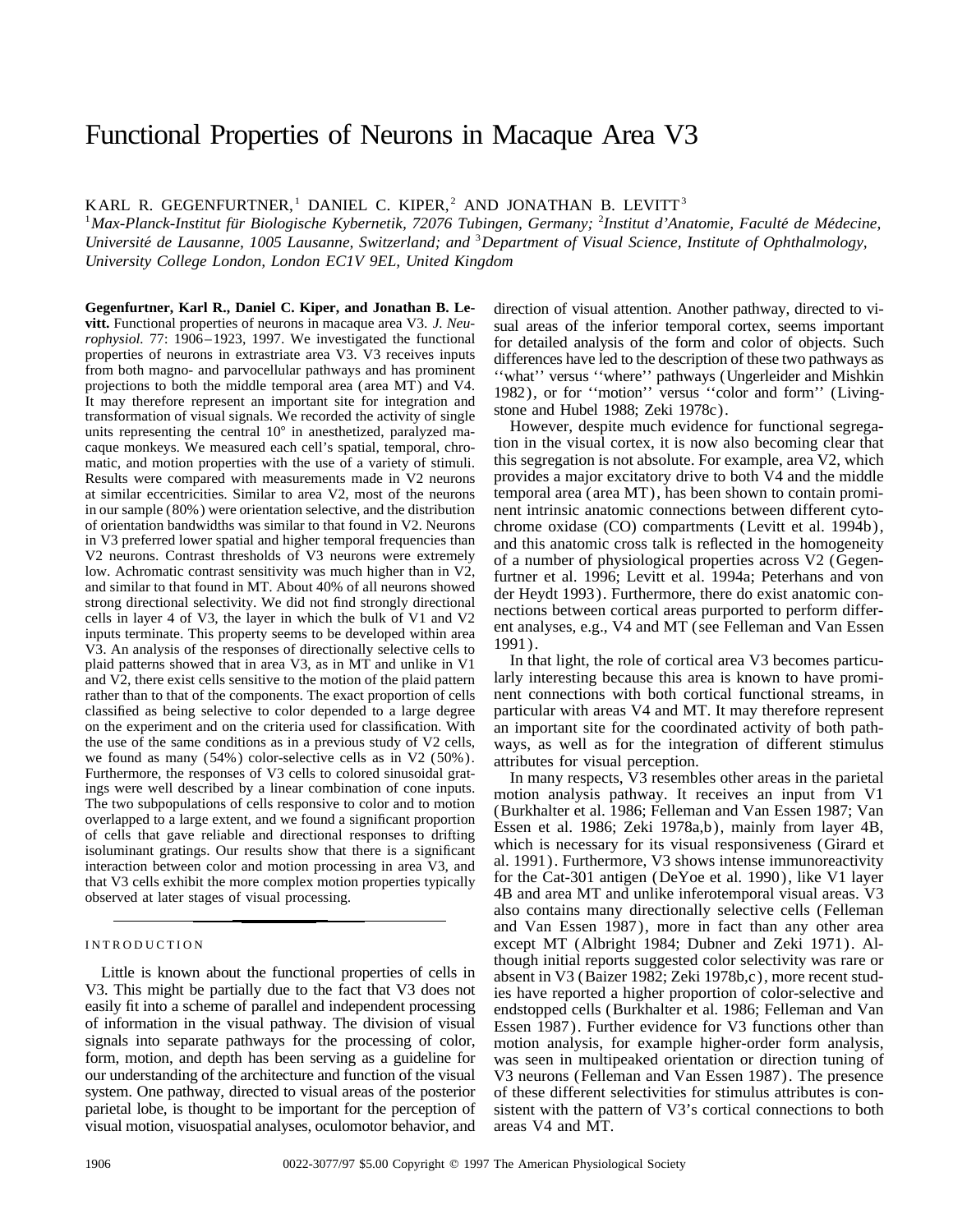representation of the visual field in this area (Gattass et al. 1988; Van Essen and Zeki 1978; Zeki 1978b), and of some basic receptive field properties (Baizer 1982; Felleman and *Anatomic methods* Van Essen 1987; Zeki 1978b,c), little is known about the<br>functional properties of cells in V3. We therefore examined<br>more closely the color and spatial properties of V3 neurons.<br>Unlike V1 or V2, where there is evidence for Whenever possible, we compared the characteristics of the neuronal responses in V3 with those in area V2.

keys (*Macaca mulatta* or *Macaca fascicularis*). All procedures of distance from recorded gray/white matter transitions and from conformed to National Institutes of Health guidelines. Animals electrolytic lesions made during the recording sessions (electrode were initially premedicated with atropine (0.25 mg) and acepro- tip negative:  $2-3 \mu A$  for 3 s). If there were insufficient data to mazine maleate (PromAce: 0.05 mg/kg). Surgery was performed permit assignment to a layer, only designations of ''superficial'' after induction of anesthesia with intramuscular injections of keta- and ''deep'' were used for the extremes of the penetration; units mine (Vetalar: 10–30 mg/kg), and, after cannulation of the saphe- whose location could not be specified were omitted from laminar nous veins, under intravenous anesthesia with Sufentanil citrate as analyses. described below. Electrode penetrations were directed toward the fundus of the

in a stereotaxic frame. A small craniotomy was made over the sulcus. We used the stereotypical sequence of gray/white matter lunate sulcus. After a small slit was made in the dura, a tungsten-in-<br>glass microelectrode (Merrill and Ainsworth 1972) was positioned typically started in V1, passed through the underlying white matter  $\sim$  1–3 mm behind the lip of the sulcus, directed anteriorly to the and area V2 on the posterior bank of the lunate sulcus, and then buried annectant gyrus at an angle of 20° from vertical. Then the went through a silent region as the electrode went through the hole was covered with warm agar. Action potentials were conven- lunate sulcus, before reentering gray matter in area V3 in which tionally amplified and displayed; standard pulses triggered by each we typically encountered brisk responses that were most often impulse were stored by a personal computer (resolution 250  $\mu$ s) directionally selective. If our penetrations were directed too far and were also fed to an audiomonitor. anteriorly on the dorsal bank of the lunate sulcus (into area V4),

eye movements. Paralysis was maintained with an infusion of vec- V3 cannot be reliably identified on the basis of physiological criteuronium bromide (Norcuron: 0.1 mg·kg<sup>-1</sup>·h<sup>-1</sup> solution with dextrose (5.4 ml/h). Animals were artificially venti-<br>As has been described earlier (Burkhalter et al. 1986; Felleman lated with room air or with 49% N<sub>2</sub>O-49% O<sub>2</sub>-2% CO<sub>2</sub>. Peak and Van Essen 1987; Girard et al. 1991; Van Essen et al. 1986), expired CO<sub>2</sub> was maintained near 4.0% by adjusting the respirator V3 can be identified by its stroke volume or the  $CO_2$  content in the gas mixture. Rectal temper-<br>ature was kept near  $37^{\circ}$ C with a thermostatically controlled heating 1A is a line drawing of the entire occipital cortex; the region pad. Animals were maintained on a continuous infusion of Sufen- bounded by the solid rectangle is shown in the photomicrograph tanil citrate, the dosage of which was typically  $4-8 \mu g \cdot kg^{-1} \cdot h^{-1}$ , in *B*. Arrowheads indicate the approximate boundaries of V3, adjusted according to each animal's tolerance to the drug. This which can be recognized by its dense myelination in layers 4, 5, was determined before paralysis by testing the animal's reaction and 6. The inner band of Baillarger is thus not separated from the to mildly noxious stimuli and making sure that no motor responses white matter by a clear gap (as in V2 and V3A), and the outer could be elicited. After paralysis, electroencephalogram desynchro- band of Baillarger is faint or absent. We accepted recording sites nization and alterations in cardiac rythm following a noxious stimu- as being within V3 only if they were within the densely myelinated lus were taken as signals to increase the level of anesthesia. Electro- zone at the crest or posterior bank of the annectant gyrus or on the cardiogram, electroencephalogram, and rectal temperature were floor of the lunate sulcus. Although the precise borders of V3 are monitored continuously to ensure the adequacy of anesthesia and indistinct in Gallyas-stained material, our recordings avoided these the soundness of the animal's physiological condition. Animals border zones. The anterior border of V3 with V3A is known to also received daily injections of a broad-spectrum antibiotic (Bicil- represent the inferior vertical meridian (Gattass et al. 1988; Van lin: 300,000 U) as well as dexamethasone (Decadron: 0.5 mg/kg) Essen and Zeki 1978; Van Essen et al. 1986; Zeki 1969). Consistent with this, our recording sites always avoided the vertical merid-

the beginning of the experiment, and at regular intervals thereafter, termine whether we had been in V3.

Although we have some knowledge of the topographic the foveas were located and plotted with the use of a reversible presentation of the visual field in this area (Gattass et al. ophthalmoscope.

in V3. We explored the possibility that information about sections were then cut at 40  $\mu$ m in the coronal or sagittal planes, different stimulus attributes could be combined in V3. and adjacent series of sections were stained for myelin (Gallyas Whenever possible, we compared the characteristics of the 1979) or cresyl violet.

# *Track reconstruction and identification of area V3*

METHODS Sections containing electrode tracks were drawn at low power with the use of a Zeiss Axiophot microscope equipped with a *Preparation and maintenance* camera lucida. Adjacent sections were aligned precisely with the use of blood vessels and the section outlines as fiducial marks. The These experiments were performed on 12 adult macaque mon- laminar locations of the recorded units were assigned on the basis

After the trachea was cannulated, the animal's head was fixed lunate sulcus and the annectant gyrus buried within the lunate typically started in V1, passed through the underlying white matter On completion of surgery, animals were paralyzed to minimize responses were generally weak and inconsistent. However, area ria alone; we therefore relied on postmortem histological criteria. V3 can be identified by its distinctive myeloarchitecture. Figure 1 1A is a line drawing of the entire occipital cortex; the region The pupils were dilated and accommodation paralyzed with topi- ian, thus seeking to ensure that neurons within V3A were not cal atropine. Corneas were protected with gas-permeable contact included in our sample. However, because of possible imprecision lenses; supplementary lenses were chosen that maximized the spa- in plotting the foveae, and the known irregularities in receptive tial resolution of the first recorded units. Lenses were removed field topography in extrastriate cortex, we always ultimately relied periodically for cleaning and the eyes were rinsed with saline. At on postmortem histological identification of recording sites to de-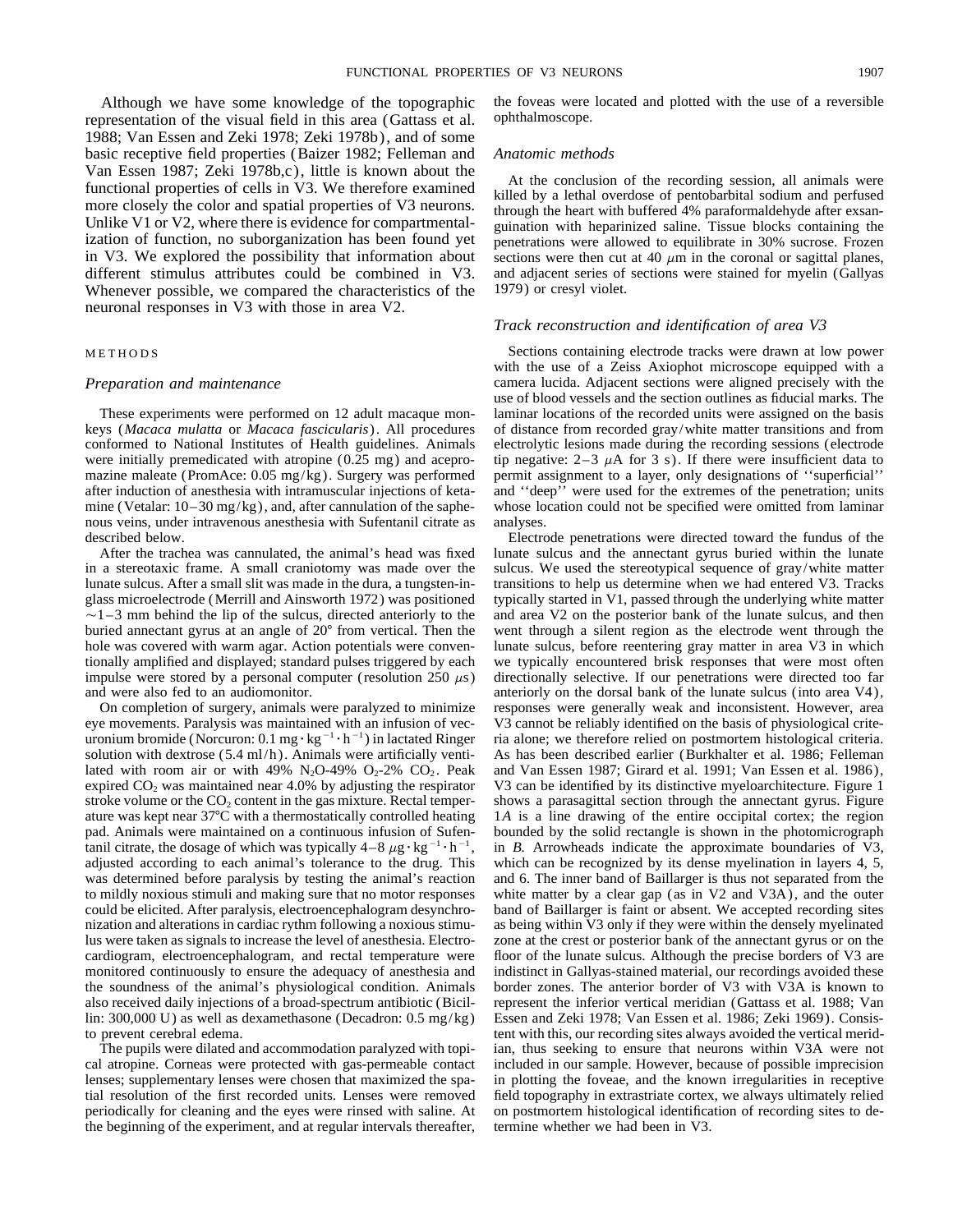

at the level of the annectant gyrus. Solid rectangle: area shown in the and green directions this resulted in a 5 and 9% contrast in the L and photomicrograph in B. a, anterior; v, ventral. B: photomicrograph of para-<br>sagi

# *Characterization of receptive fields Description of basic experiments*

single neuron's activity was isolated, we established the neuron's dominant eye and occluded the other eye for quantitative experiments. Generally there was little difference between left and right eye. Very few neurons responded to binocular stimulation only. We first mapped the location and size of the neuron's minimum response field (Barlow et al. 1967), and then determined selectivity for the orientation, direction of motion, and size (particularly endstopping) of stimuli. After this initial qualitative characterization, we positioned the receptive field on the face of a display cathode ray tube, and quantitative experiments proceeded under control of a personal computer.

Each experiment consisted of several blocks of trials. Within each block, all stimuli were presented for the same amount of time, generally 4 s. There were a few units that showed signs of adaptation; for those we used stimuli of shorter durations. To minimize effects of response variability, stimuli were presented in a random order within each experimental block, and the results of several repeated blocks (typically between 4 and 8) were averaged. We also always measured responses to a uniform grey field of the same mean luminance as our other stimuli to measure the cell's spontaneous firing rate. Responses were compiled into average histograms synchronized to each temporal cycle of the stimulus. These histograms were then Fourier analyzed to calculate the mean firing rate and the response at the fundamental stimulus frequency. For complex cells, which respond with an unmodulated elevation in discharge rate, we used the mean firing rate response (mean firing rate minus spontaneous activity) as the response measure; for simple cells we used the fundamental stimulus frequency response.

### *Visual stimulation*

Stimuli were displayed on a BARCO ICD 451B color television monitor driven by an AT Truevision Vista Graphics board. At a viewing distance of 114 cm, the screen subtended  $13^{\circ} \times 13^{\circ}$  of visual angle. Drifting sinusoidal grating stimuli were modulated in color around an average white point with C.I.E. *x,y* coordinates of (0.31, 0.32) with an average luminance of  $37.5$  cd/m<sup>2</sup>. Except for contrast response measurements, contrast of achromatic stimuli was held fixed at 75%. The color stimuli we used are illustrated in detail in Fig. 2. Color modulations were defined along the three cardinal directions of the color space introduced by Krauskopf et al. (1982). At the origin is a neutral white. Along the ''L-M'' axis, the excitation of the long (L) and middle (M) wavelength-sensitive cones covaries so as to keep their sum constant. Along the " $S - (L + M)$ " axis, only the excitation of the short-wavelength-sensitive (S) cones varies. Along the ''luminance'' axis, the excitation of all three cones varies in proportion to their excitation at the white point. We will frequently use polar coordinates to describe stimuli in this space. With these a stimulus is defined by its azimuth, which is the angle made by the projection of the stimulus on the isoluminant plane with the L-M axis, and its angular elevation above the isoluminant plane. We used two types of stimuli to measure the color properties of cells. *1*) Sinusoidal gratings of varying azimuth with a fixed luminance component of 10% contrast. The inverted cone in Fig. 2*A* shows these stimuli. *2*) Periodic square wave gratings consisting of colored bars on a black background. The colored bars were all of equal luminance  $(37.5 \text{ cd/m}^2)$  and were distributed in color space along an ellipse centered at the white point. Figure 2*B* shows the distribution of colors in the C.I.E. *x,y* chromaticity diagram. The two isoluminant cardinal directions are indicated by the dashed lines in Fig. 2*B.* The magnitude of all color modulations was chosen to be the 75% FIG. 1. *A*: line drawing of a parasagittal section through occipital cortex of the maximum around the given white point. For stimuli in the red at the level of the annectant gyrus. Solid rectangle: area shown in the and g

# RESULTS

Receptive fields were initially mapped by hand on a tangent screen We recorded from 171 single neurons in area V3 of 12 with the use of black-and-white or colored geometric targets. When a macaque monkeys. Most of our sample comes from experi-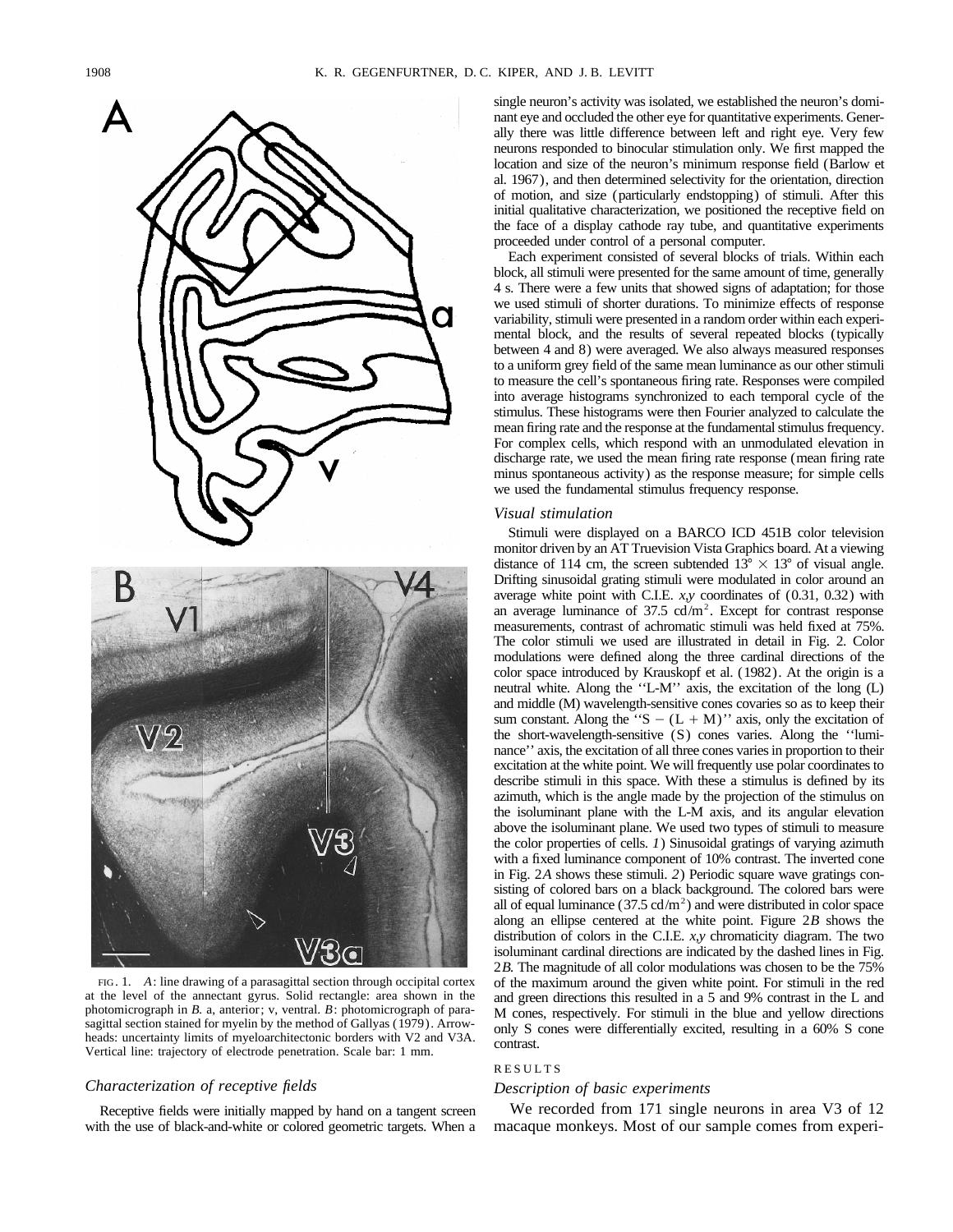

FIG. 2. *A*: schematic diagram illustrating the color stimuli used in the color experiments. The color space we used has been described in detail elsewhere (Derrington et al. 1984; Krauskopf et al. 1982). At the origin is a neutral white. Along the ''L-M'' axis, the excitation of the long (L) and middle (M) wavelength-sensitive cones covaries so as to keep their sum constant. Along the " $S - (L + M)$ " axis, only the excitation of the short-wavelength-sensitive (S) cones varies. Along the ''luminance'' axis, the excitation of all 3 cones varies in proportion to their excitation at the white point. A stimulus in this space is defined by its azimuth, which is the angle made by its projection on the isoluminant plane with the L-M axis, and its angular elevation above the isoluminant plane. The inverted cone represents the set of stimuli with an elevation of  $10^{\circ}$ and an azimuth varying between  $0$  and  $360^\circ$ . The scaling of the three axes in this space is arbitrary; in our experiments the maximum modulation was 100% luminance contrast along the luminance axis, 85% S cone contrast along the S  $(L + M)$  axis, and 13% M cone modulation along the L-M axis. *B*: C.I.E. *x,y* chromaticity diagram illustrating the same color stimuli. Dashed lines: placement of the axis of the color space described above. Triangle: C.I.E. coordinates of the phosphors of our monitor. Because the mean luminance of our stimuli was higher than the maximum luminance of the red and the blue phosphors, the range of color was even more restricted than the triangle.

V3. Data from an additional 37 V3 cells come from earlier  $\sim 2.5^\circ \times 2.5^\circ$ . For each neuron we measured the tuning and experiments in seven *M. fascicularis*, aimed at investigating sensitivity to otherwise optimal stimuli of different orientaneuronal responses in area V2 (Gegenfurtner et al. 1996), tion and direction, spatial frequency, temporal frequency, but in which some cells were found to have been located in size, contrast, and color, in that order. Most of the cells area V3. Experimental methods were identical in both sets of (85%) were complex-like and responded with an elevation experiments. Seventy-five percent of the units had receptive in discharge. The proportion of simple cells (15%) was fields centered within  $5^\circ$  of the fovea; the remaining re- lower than the 25% that was found in area V2 (Levitt et al. ceptive fields were within 8°. Minimum response fields, as 1994a).

ments on five rhesus monkeys, in which our target area was determined by receptive field plotting, were typically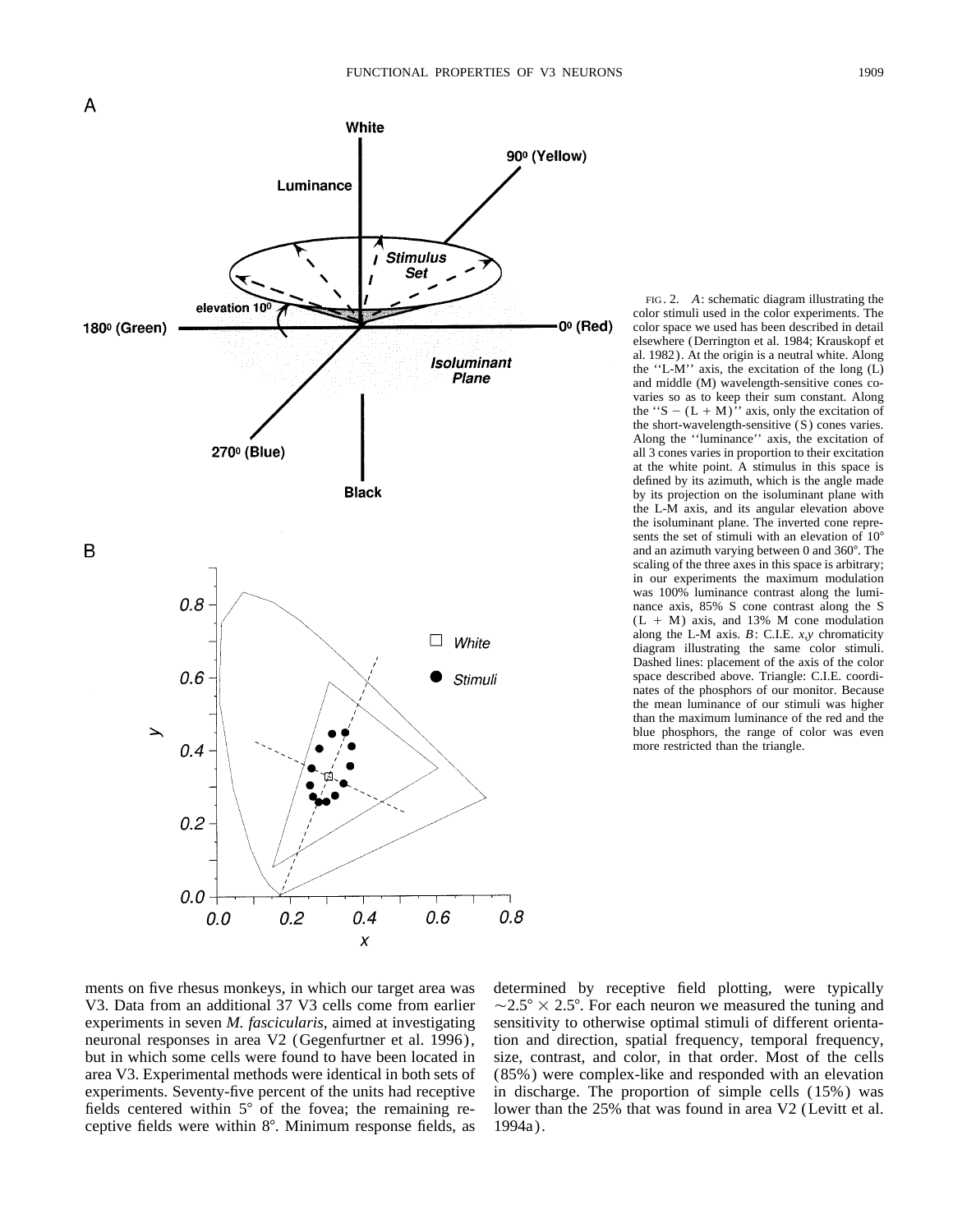

FIG. 3. Description of basic experiments. Responses are from a single V3 cell. In all graphs the *Y*-axis shows the response in imp/ s. Dashed horizontal line: response to a gray uniform field. Thin curve in all graphs (except *D* and *G*): fit of a smooth function. *A*: responses to black-and-white sinusoidal gratings of different orientations. We defined a direction index  $DI = 1 -$  (response in opposite direc $tion - baseline)/(response in optimum direction$  $tion - baseline)$  and an orientation index  $ORI = 1 -$  (response in orthogonal orienta $tion - baseline)/(response in optimum orien$  $tation - baseline)$ . This cell was orientation selective and also strongly selective for direction of motion. *B*: responses to sinusoidal grating patches of different spatial frequencies. *C*: responses to sinusoidal grating patches of different temporal frequencies. *D*: responses to sinusoidal grating patches of different sizes. Endstopping index  $(ES)$  was defined as  $ES =$  $1 - ($  response to largest stimulus  $-$  baseline)/ (response to optimum stimulus  $-$  baseline). This cell was strongly endstopped. *E*: responses to sinusoidal grating patches of different contrast. *F*: responses to sinusoidal grating patches whose color is modulated around a neutral white point. All stimuli had a fixed luminance contrast of 10%. Azimuth: azimuth of the brighter bars, i.e., red stands for bright red and dark green bars. Solid horizontal line: response to a black-and-white grating of 10% luminance contrast. *G*: responses to bars of different color on a black background. Solid horizontal line: response to a white bar of the same luminance  $(37.5 \text{ cd/m}^2)$  as the colored bars. We defined color responsivity index (CR) as  $CR =$  (best response to colored bar  $$ baseline)/(response to white bar  $-$  baseline).

Figure 3 shows responses obtained from a single V3 cell and an orientation index (ORI) and illustrates the basic experiments in the order in which they were run. Figure 3A shows responses to black-andwhite sinusoidal gratings moving at different orientations. Gratings were of optimal spatial and temporal frequency and<br>size. This cell responded very briskly to gratings oriented at<br>an angle of  $\sim$ 150° (drifting upward and to the right), and<br>fied as oriented (80%) These criteria an angle of  $\sim$  150° (drifting upward and to the right), and<br>di not give any response at the orthogonal orientations or<br>the opposite direction of motion. The dashed horizontal line<br>shows the spontaneous activity level of

$$
DI = 1 - \frac{response in opposite direction - baseline}{response in optimum direction - baseline}
$$

$$
ORI = 1 - \frac{response in orthogonal orientation - baseline}{response in optimum orientation - baseline}
$$

response are also shown. However, for this cell they were<br>smaller than the symbols in most cases. We fitted a smooth<br>function through the data points (shown by the solid curve)<br>and defined a direction index (DI)<br>discusses.

 $DI = 1 - \frac{\text{response in opposite direction} - \text{baseline}}{1 - \frac{\text{response in opposite direction}}{1 - \text{baseline}}$  Figure 3*B* shows responses to sinusoidal gratings of different spatial frequencies. We fit a smooth function to the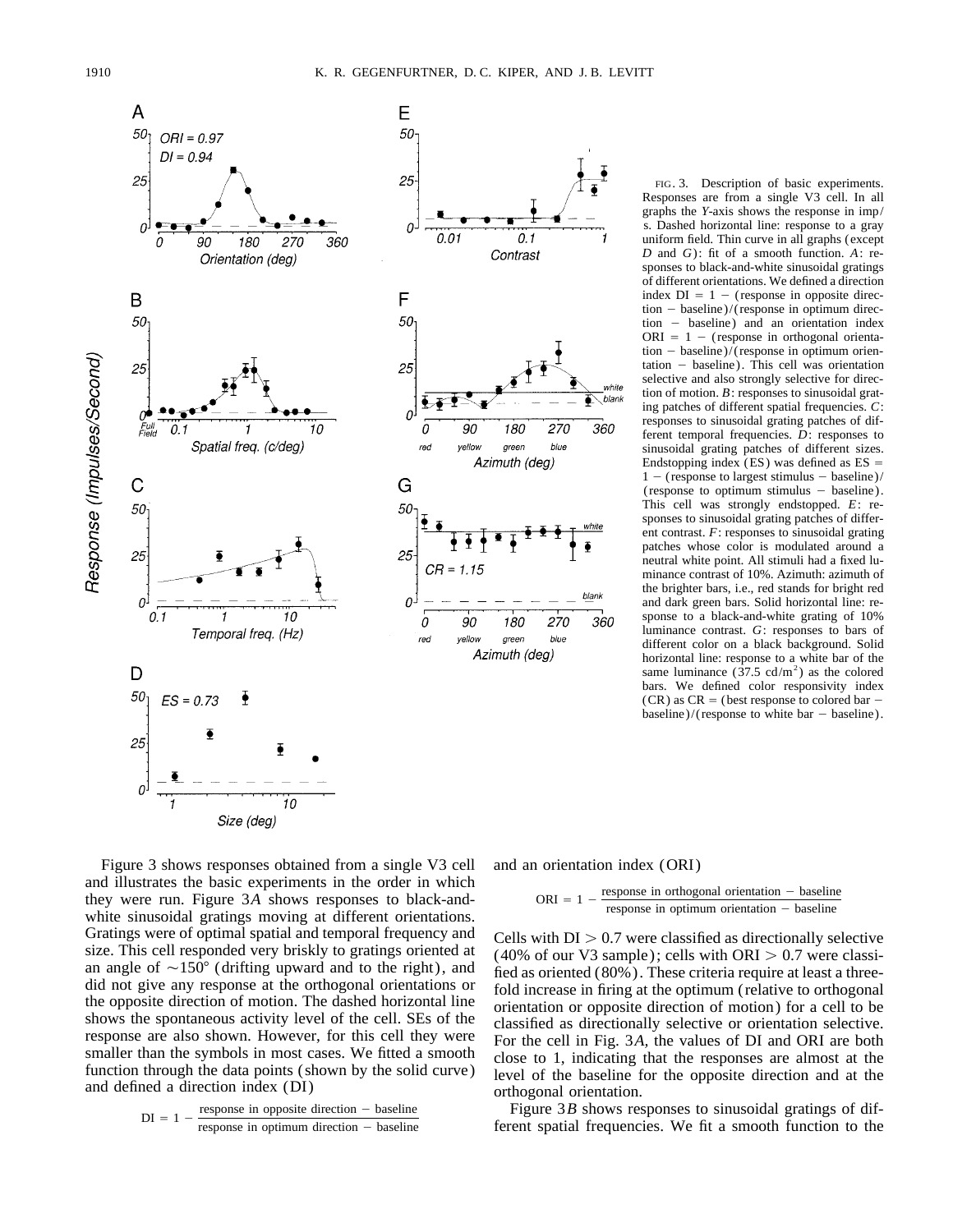data, defined by a difference of exponentials, to extract pa- 3*G.* Stimuli in this experiment were square wave gratings as the spatial frequency at which the cell's response fell to

Figure  $3C$  shows responses to sinusoidal gratings of dif-  $(CR)$  as ferent temporal frequencies. We fit the data with a difference of exponentials to extract parameters for the temporal frequency tuning. As is typical in V3, this cell showed a rather broad tuning and responded at all low and medium temporal Cells with CR  $> 1.4$  were classified as color selective. For frequencies with a neak at  $\sim$ 20 Hz. Its high cutoff the point this cell there was little difference frequencies, with a peak at  $\sim$  20 Hz. Its high cutoff, the point

ments we restricted our stimuli to square patches, and size of color selectivity mainly refers to the width or height of the square stimulus window earlier data from area V2. refers to the width or height of the square stimulus window. All other parameters were set to optimize the cell's response. Endstopping index (ES) was defined as *Orientation selectivity*

$$
ES = 1 - \frac{response \text{ to largest stimulus} - baseline}{response \text{ to optimum stimulus} - baseline}
$$

$$
R = b + \frac{C^{\gamma}}{C^{\gamma} + C^{\gamma}_{\rm s}}
$$

to the data, where R is the predicted response, b is the re-<br>sponse baseline (which was taken from the data and not<br>strongly directionally selective (DI > 0.7), and<br>estimated),  $C_s$  is the semisaturation contrast (contras the exponent. We used these parameters to characterize the<br>contrast response of the cell. Furthermore, we computed<br>each cell's sensitivity as the inverse of threshold contrast.<br>Threshold contrast was defined as the contra the cell's response exceeded the baseline response plus<br>1.96  $\times$  SD of the baseline response. Because of this defini-<br>1.96  $\times$  SD of the baseline response. Because of this defini-<br>1.96  $\times$  SD of the baseline response. spontaneous discharge. The cell in Fig. 3E showed a very slightly higher in V2 thick stripes, where  $\sim$ 28% of cells are steep contrast response with an exponent >10. It reached strongly directional and 37.5% at least dir

cell is therefore rather low.<br>*Figure 3F* shows the responses of the same cell to sinusoi-<br>*Spatiotemporal tuning* dal gratings that were modulated in different color directions Figure 4 summarizes the spatial and temporal tuning propresponds best to gratings consisting of bright blue and dark for a comparable sample of V2 neurons (Gegenfurtner et al. yellow bars. All the gratings in this experiment had a lumi- 1996) are also given. Figure 4*A* shows the distribution of nance contrast of 10% and correspond to the points around peak spatial frequencies of 134 V3 neurons. The neurons the circumference of the cone in Fig. 2*A.* The small response were generally tuned to relatively low spatial frequencies, to a black-and-white grating of that luminance contrast is with a median of 0.4 cycles/degree. Roughly 80% of all mine the cell's preferred azimuth and elevation. degree. This difference was highly significant (Mann-Whit-

rameters for the spatial frequency tuning. This cell showed made of alternating black and colored bars. Orientation, spaa response peak at  $\sim$ 1 cycle/degree, which is typical for tial and temporal frequency, and size were set to the cell's our sample of V3 cells. We defined the high cutoff frequency preferred values. The solid horizontal line shows the response to a white bar of the same luminance  $(37.5 \text{ cd/m}^2)$ half the peak response. As the colored bars. We defined color responsivity index

$$
CR = \frac{\text{best response to colored bar} - \text{baseline}}{\text{response to white bar} - \text{baseline}}
$$

at which the response fell to half the peak, is at  $\sim$  25 Hz. various colored bars. The slight increase in firing rate for a<br>Figure 3D shows responses of the same cell to black-and-<br>bar of azimuth 0 (red) results in a sm Figure 3*D* shows responses of the same cell to black-and-<br>bar of azimuth 0 (red) results in a small color responsivity<br>ite sinusoidal gratings of different sizes. In our experi-<br> $CR = 1.15$ ). As described below, we use CR white sinusoidal gratings of different sizes. In our experi-  $CR = 1.15$ . As described below, we use CR as an index ments we restricted our stimuli to square patches, and size of color selectivity mainly to allow a direct c

All V3 cells showed some modulation of the orientation tuning function, but only 20% of cells showed a significant Cells with ES > 0.5 were classified as being endstopped.<br>
This cell was significantly inhibited by large stimuli. Its<br>
response at the orthogonal orientation. Nondirectional cells<br>
response to a 10° wide stimulus was ~25%

### *Directional selectivity*

around a central white point. In this experiment the cell erties of all our V3 cells. For comparison, the median values indicated by the solid horizontal line. The curve through the cells had their peak spatial frequency at  $\leq 1$  cycle/degree. data points represents the best fit of a model that linearly The median value of the sample of 121 V2 cells at similar combines cone inputs (Derrington et al. 1984), used to deter- eccentricities, indicated by the open arrow, was 1.24 cycles/ Responses to bars of different colors are shown in Fig. ney *U* test,  $P < 0.001$ ). Similarly, as shown in Fig. 4*B*, the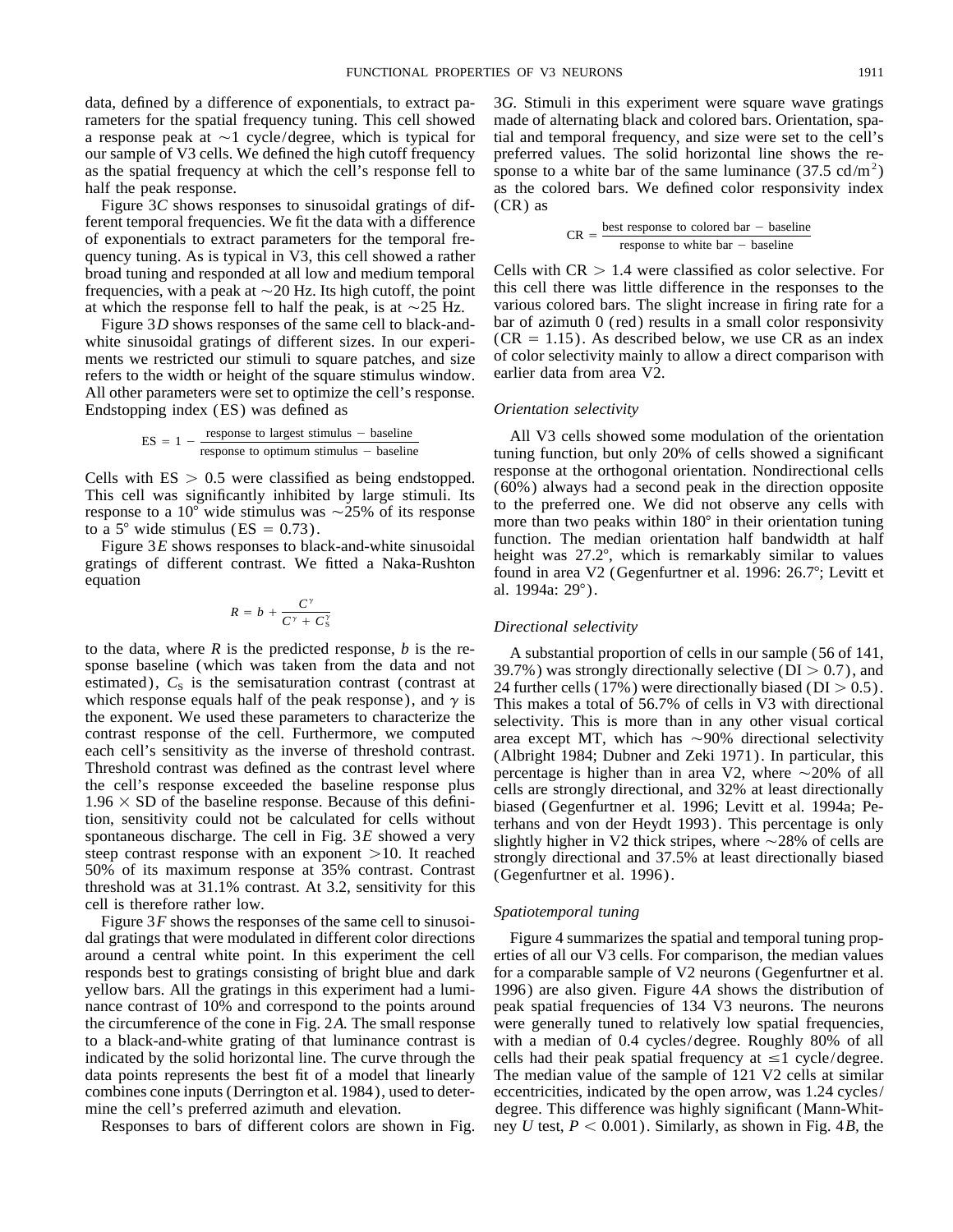

We therefore trimmed our V2 sample so that its median cies. eccentricity matched that of the V3 sample. This was done by excluding the cells closest to the fovea. Although the *Endstopping* median peak spatial frequency of the reduced V2 sample was indeed lower (0.82 cycles/degree), the difference from The median stimulus width at which neurons showed their

than V2 cells, they are tuned to higher temporal frequencies, rounds of up to  $20^{\circ}$  wide. as can be seen in Fig. 4, *C* and *D.* In addition, the temporal frequency tuning of V3 neurons is quite broad and typically *Contrast response* covers the whole temporal frequency range, as shown in the example in Fig. 3*F*. The tuning is quite flat over a wide One of the major differences between parvo- and magnorange of temporal frequencies, and therefore the peak is not cellular neurons in the lateral geniculate nucleus (LGN) is well defined. Therefore peak temporal frequencies show a their contrast response (Kaplan and Shapley 1986). Whereas large variation and are almost evenly distributed over the parvocellular neurons show a linear increase in firing rate whole range. The average temporal frequency bandwidth is with increasing contrast, magnocellular neurons respond 4.4 octaves. Figure 4*C* shows the distribution of peak tempo- nonlinearly. They have a higher sensitivity for contrast and ral frequencies of 122 V3 cells. Thirteen of the cells are saturate at relatively low contrast levels. We examined the low-pass, responding best to stationary or slow stimuli. But contrast responses of V3 neurons to see whether they would even these cells usually responded well at high temporal preferentially show one or the other type of behavior. Three frequencies. The median peak temporal frequency was at 6 examples are illustrated in Fig. 5, *A–C.* The solid curve Hz. In comparison, the median peak for a comparable sample shows the best fit of the Naka-Rushton equation given above. of 121 V2 cells was 4.2 Hz. Once again, this difference was Figure 5, *D–F,* shows the distributions of the semisaturation statistically significant (Mann-Whitney  $U$  test,  $P < 0.01$ ) contrasts, the contrast response exponents, and the sensitiviand remained significant when the two samples were ties of all cells. Overall, cells in V3 were highly responsive.

FIG. 4. Spatiotemporal tuning properties of neurons in V3. Filled arrows: median value of V3 cells. Open arrows: median of the corresponding measure of a sample of V2 neurons at similar eccentricities. *A*: peak spatial frequencies for 134 V3 neurons. *B*: spatial frequency cutoffs (at half height). *C*: peak temporal frequencies for 122 V3 neurons. *D*: temporal frequency cutoffs (at half height).

spatial frequency cutoff at half height is smaller for the V3 matched for eccentricity ( $P < 0.05$ ). The high temporal cells than it is for the V2 cells. The median cutoff in V3 frequency cutoff at half height, shown in Fig. 4*D,* was also was 0.97 cycles/degree, compared with 2.4 cycles/degree greater for the V3 cells (median 18 Hz) compared with the in the V2 sample. Hardly any of the cells in our sample of V2 cells (median 11 Hz). This might seem high compared V3 cells gave a significant response at  $>4$  cycles/degree. with earlier studies in V1 and V2 (Foster et al. 1985), but Peak spatial frequency depends on the size of the receptive more recent studies in which experimental conditions similar field, which in turn depends on eccentricity. Although the to ours were used have shown that many neurons in V1 range of eccentricities in our V2 and V3 samples were simi- (Hawken et al. 1996) and some neurons in V2 (Levitt et al. lar, the average eccentricity in V2 was lower by  $\sim 1-2^{\circ}$ . 1994a) do respond to these relatively high temporal frequen-

the V3 sample was still highly significant (Mann-Whitney *U* optimal response was 3.27, which corresponds roughly to test,  $P < 0.001$ ). The difference in peak spatial frequencies the median size that we determined when we plotted rebetween areas V2 and V3 is therefore not due to differences ceptive fields by hand. About 25% of our sample was in the eccentricities of both samples. It reflects a genuine strongly endstopped; endstopped neurons typically showed difference in the properties of neurons in these two areas. greatest suppression when the diameter of the stimuli ex-Whereas V3 cells are tuned to lower spatial frequencies ceeded 10°. Few neurons showed larger suppressive sur-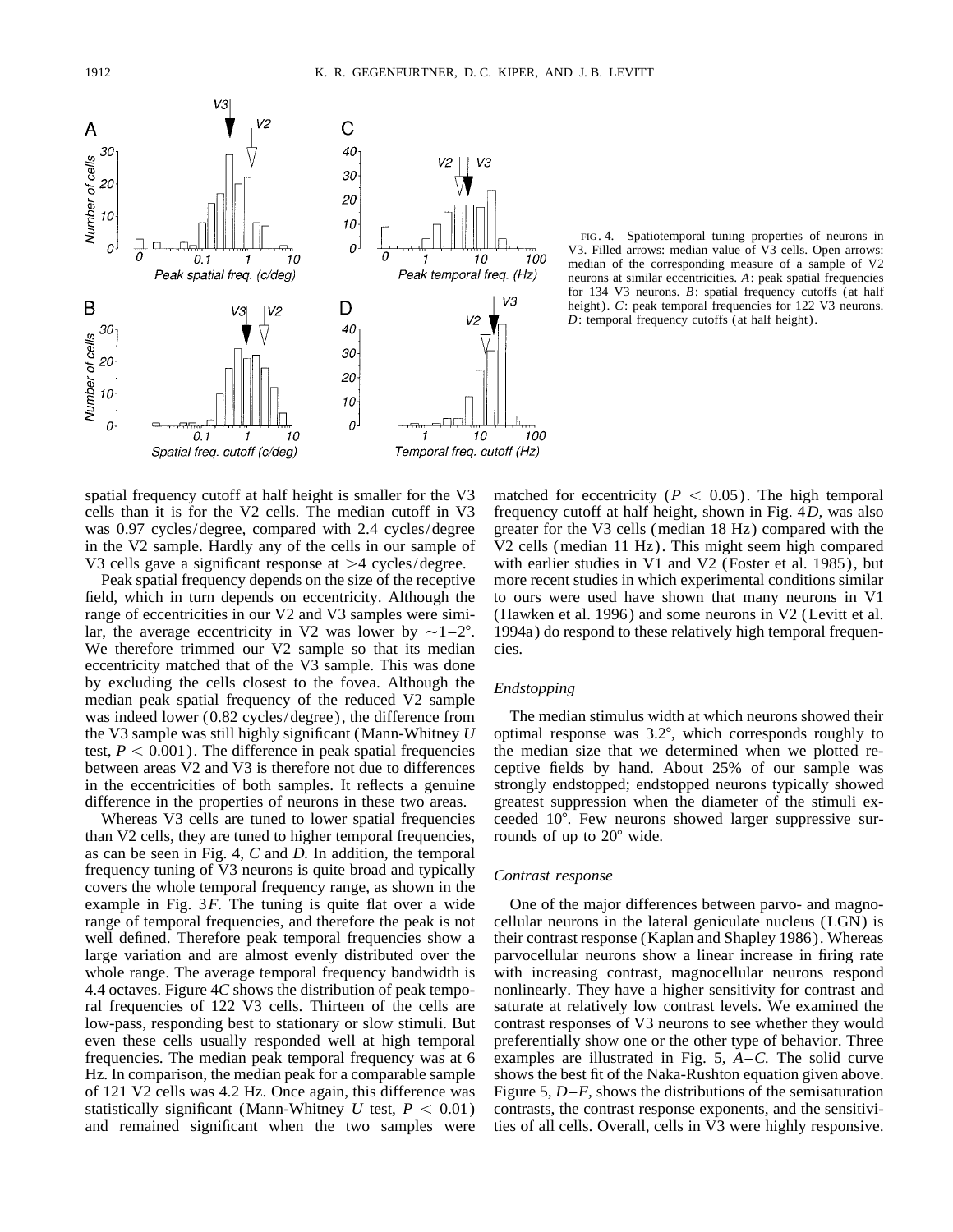

Response (imp/sec) **D** 

 $\overline{B}$ 

Response (imp/sec)

 $\mathbf C$ 



nance grating was 50 imp/s, with an average baseline re- cell illustrated in Fig. 3. Had we defined our measure for sponse of 3 imp/s. The cell in Fig. 5*A* shows a linear contrast color responsivity through the experiment with sinusoidal response, albeit on a semilogarithmic scale, and was highly gratings, higher values of CR would have resulted. For exsensitive (sensitivity  $> 500$ ). The cell in Fig. 5*B* has an ample, for the cell from Fig. 3 we would have obtained a extremely steep contrast response and saturates at a low value of 3.28 rather than 1.15. There were several cells that contrast level of  $\sim 6\%$ . Its contrast sensitivity could not be showed color selectivity for low-luminance contrast colored determined, because it did not give any spontaneous dis-<br>gratings, but not for high-luminance contrast colored bars. charge. The cell illustrated in Fig. 5*C* also has a high contrast No cell showed the opposite behavior. Therefore the experisensitivity of 126, but its contrast response curve is less ments with the colored bars provide a more conservative steep and saturates at  $\sim$ 10%-20% contrast. These curves criterion for color selectivity than experiments with sinusoitypify the variation of contrast responses observed in V3. dal gratings. We saw essentially every combination of sensitivity and Furthermore, we can be quite sure that chromatic aberrasteepness. This is reflected in the wide range of semisatura- tion did not play a significant role in this experiment, because tion contrasts, exponents, and contrast sensitivities, as shown any luminance artifacts introduced by chromatic aberration in Fig. 5, *D–F,* respectively. Of these three variables, semi- should be negligible compared with the luminance contrast saturation contrast seems to differentiate parvo- and magno- of the stimuli. Also, because we used stimuli at the cells' cellular responses most reliably (Sclar et al. 1990). The preferred spatial frequency in these experiments, and bedistribution of semisaturation contrasts in Fig. 5*D* seems to cause the preferred spatial frequencies of most of the cells reflect input from both types of neurons. Although the peak we tested were rather low  $\langle \langle 2 \rangle$  cycles/degree for 85% of at low contrasts (0.05) is quite similar to that observed in the cells), we are confident that chromatic aberration did the magnocellular layers of the LGN, values  $>20\%$  contrast not significantly contribute to our results. and the sizeable proportion of nonsaturating neurons seem to However, to allow a better comparison with the results of

indicate a significant proportion of input from parvocellular neurons (Sclar et al. 1990). Similar distributions for area V1 show a wider spread of semisaturation contrasts (Al-

present in area V2 (Levitt et al. 1994a). We compared our data with the results of experiments performed in V2 (Gegenfurtner et al. 1996) and MT (Gegenfurtner et al. 1994; O'Keefe et al. 1993), in which identical methods of animal preparation and visual stimulation were used. The sensitivity of V3 cells is significantly higher than that of V2 cells, and as high or higher than in MT. Median sensitivity for 109 V3 cells was 44.47, which is significantly higher than the median for 49 V2 cells at 10.84 (Mann-Whitney *U* test,  $P < 0.001$ ). Median sensitivity for 62 cells from area MT was 31.37, which was not significantly lower than for V3 (Mann-Whitney *U* test,  $P > 0.05$ ).

brecht and Hamilton 1982; Sclar et al. 1990) that is also

### *Color selectivity*

We found that 55 of 102 (53.9%) cells did have  $CR >$ 1.4. This is close to what was found earlier in area V2 (50%), but significantly above V3 measurements by Felleman and Van Essen (1987), who classified 20% of all cells as color selective. It is well known that color selectivity, probably more than any other measure, depends on the ex-Contrast<br>
FIG. 5. Characteristics of contrast response in area V3. A–C: example<br>
experiments and criteria used for classification (Schein and<br>
contrast response curves. A: mostly linear contrast response with a high<br>
sensi and 5% contrast. *C*: nonlinear contrast response from a highly sensitive parison with earlier data from V2 (Gegenfurtner et al. 1996). neuron. *D–F*: histograms of semisaturation contrasts, contrast response For many V2 and V3 cells, experiments with isoluminant exponents, and contrast sensitivity for 96 V3 cells. Filled arrows: median gratings or with gr exponents, and contrast sensitivity for 96 V3 cells. Filled arrows: median<br>value of V3 cells. Open arrows: median of the corresponding measure of<br>a sample of V2 neurons at similar eccentricities. D: histogram of semisatura response exponents. *Right*: cells whose contrast response curve was too ment with colored bars on a black background, all stimuli steep for a slope to be reliably estimated. F: histogram of contrast sensitivi-<br>have a high steep for a slope to be reliably estimated. F: histogram of contrast sensitivi-<br>ties. Right: cells that gave a reliable response even to the lowest contrast<br>presented.<br>deviations from photometric luminance. Only if the cel deed receives significant color opponent inputs will CR be The median firing rate in response to a 100% contrast lumi- $>1$ . In fact, many cells showed a behavior like that of the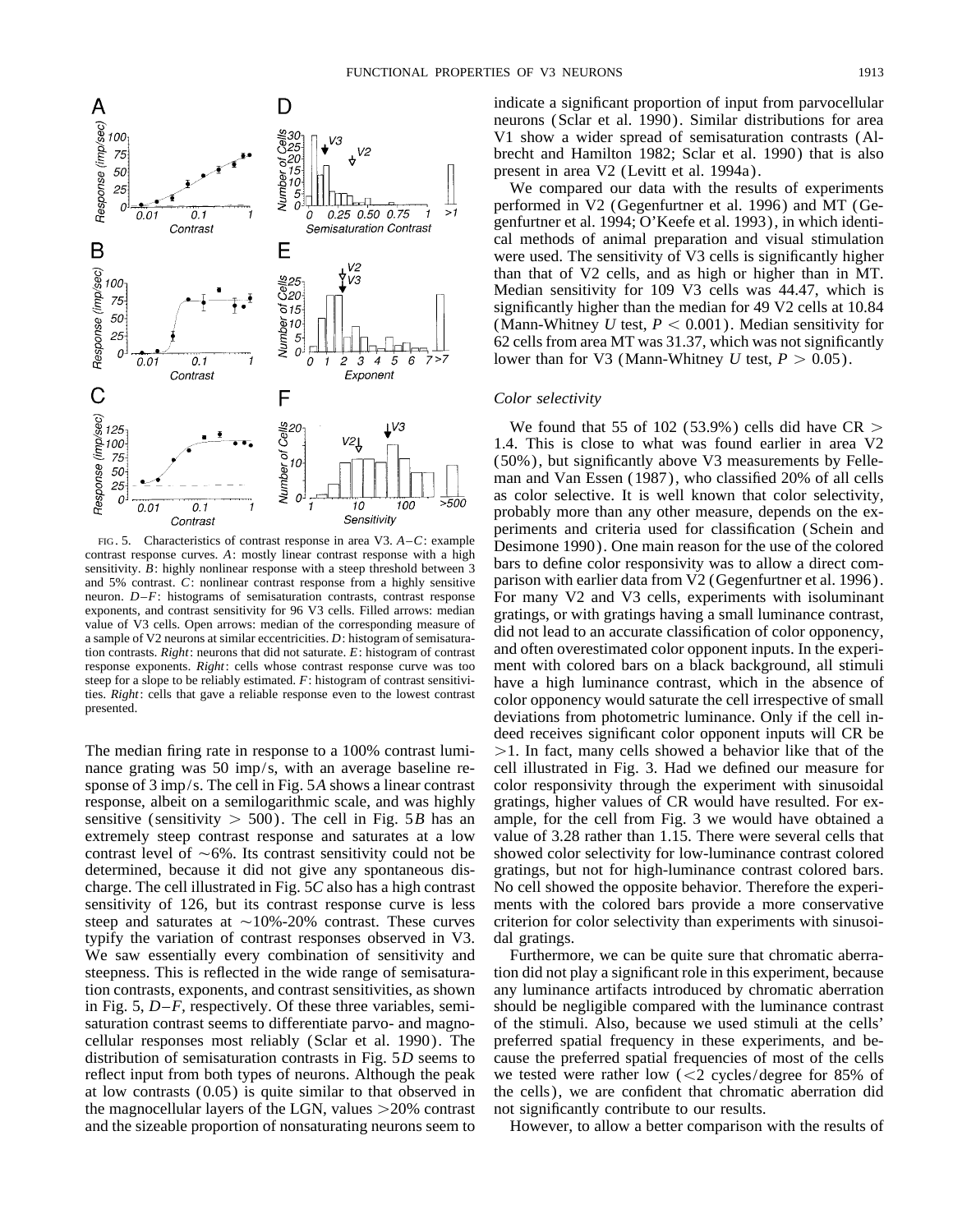Color Responsivity

Felleman and Van Essen (1987), we computed for the cells in our study the white index and color index those researchers had used. In the experiment with the colored bars on the black background, which was most similar to those of Felleman and Van Essen (1987), 27 of 102 cells (26.4%) had a color index  $>0.7$ , which is quite similar to the 20% found by Felleman and Van Essen. The distribution of color and white indexes we obtained was also quite similar to the one shown in Fig. 14 of Felleman and Van Essen (1987). When we computed the same indexes for the grating experiment, 46 of 71 cells (64%) had a color index  $>0.7$ . Therefore, as already pointed out above, the experiment with the bars on a black background provides for a more conservative measure of color selectivity. One could argue that the criterion value of 1.4 is not very strict, and that maybe many of the cells just fall above it by chance. However, with the use of a stricter value of 2.0, 21 of 102 cells (20.6%) still fell above the criterion, which, once again, closely matches the proportion found in area V2 (25%).

### *Selectivity to different stimulus attributes*

We also investigated the relationships among the tuning characteristics of V3 cells for different stimulus attributes. If different stimulus attributes are processed independently, as has been proposed frequently (DeYoe and Van Essen 1985; Livingstone and Hubel 1988; Zeki 1993), then one might expect neurons to show selectivity primarily to one stimulus attribute, i.e., they should be tuned to direction of motion, or for color, or for form, but not for several attributes simultaneously. We used the results of the experiments described earlier to extract indexes for each cell specifying their selectivity to color, orientation, size, and direction of motion. Figure 6 shows the results of these experiments. No systematic relationship between color and orientation selectivity, endstopping, or directionality was seen in this analysis of V3 cells. Figure 6*A* shows a scatterplot of ORI and CR for 86 V3 cells. The large filled symbols indicate median values of the indexes for our V3 sample and for a comparable sample of V2 neurons (Gegenfurtner et al. 1996). Almost all neurons (80%) in V3, as in V2, show some degree of orientation selectivity. There is no correlation between selectivity for color and orientation. There exist cells that are highly selective for both color and orientation. Figure 6*B* shows a similar scatterplot for color and directional selectivity. Once again, there is no systematic relationship between color selectivity and direction selectivity. Cells in V3 are generally more directionally selective than the V2 cells. Figure 6*C* shows the association between color and endstopping. Many of the highly endstopped cells are also<br>selective to color. The median ES of the V3 cells is lower<br>than for the V2 cells, suggesting a lesser degree of endstop-<br>the V3 sample. A: scatterplot of ORI and CR than for the V2 cells, suggesting a lesser degree of endstopping in V3. **of DI** and CR for 97 V3 cells. *C*: scatterplot of ES and CR for 94 V3 cells.

Figure 6, *A–C,* also indicates that all four indexes are distributed continuously through the V3 sample. Therefore for probabilities (see Hays 1981, p. 552–555) to test the



any criterion for classification of cells as selective for a hypothesis that there is an association between different certain attribute is arbitrary. Nevertheless, we used the above stimulus attributes. Table 1 shows fourfold tables of the mentioned set of criteria, which are also indicated as hori- occurrences of selectivity of neurons for a certain attribute. zontal and vertical lines in Fig. 6. This allowed us to compute The probability of obtaining this particular table, or one a statistical measure for the degree of association between that is even more indicative of association given the same each pair of stimulus attributes. We used Fisher's exact test marginals, under the null hypothesis of no association, is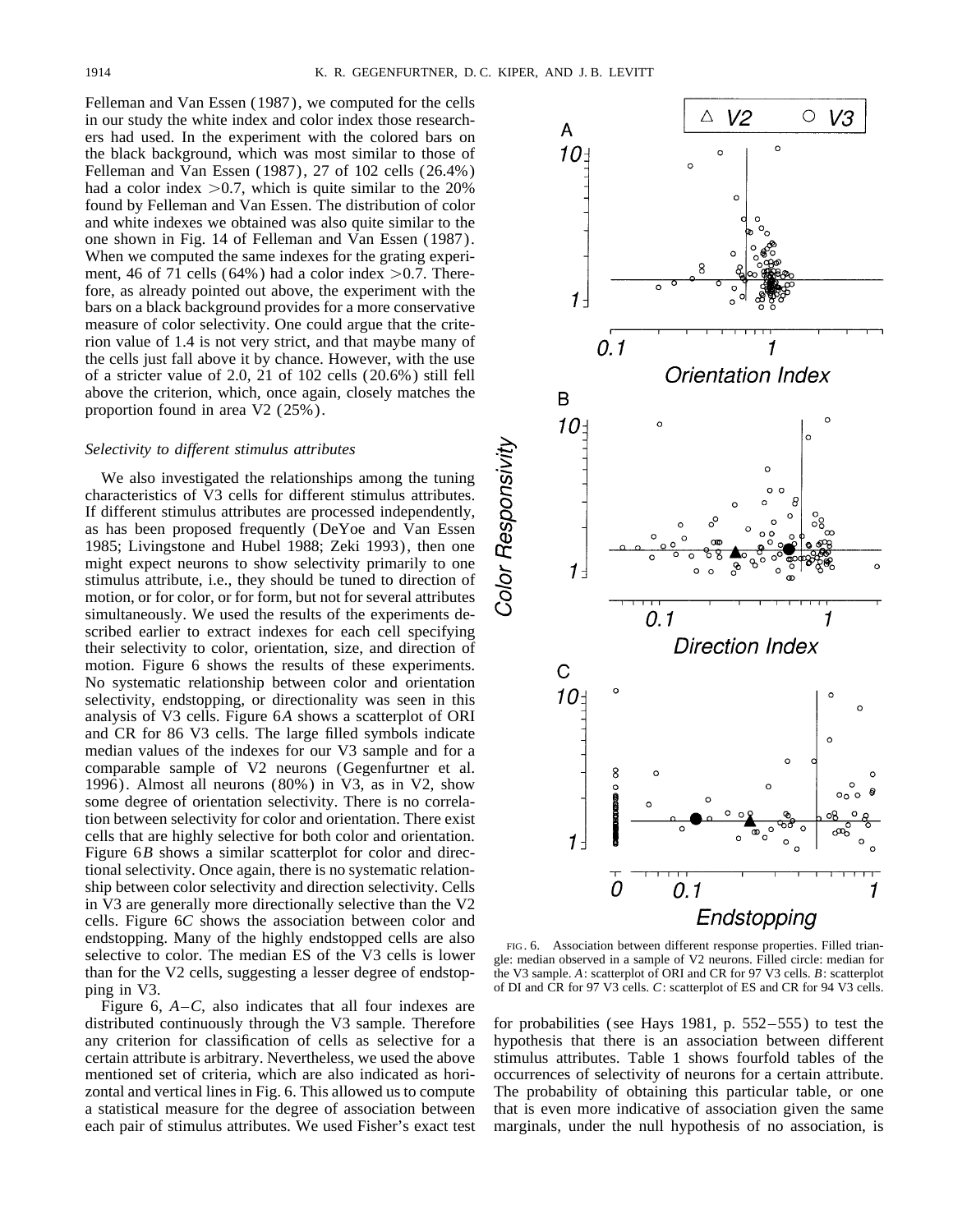| Attribute (A vs. B)   | A and B | A and Not B | Not $A$ and $B$ | Not A and Not B |       |
|-----------------------|---------|-------------|-----------------|-----------------|-------|
| Color vs. direction   |         | 27          | 20              | າເ<br>ندڪ       | 0.38  |
| Color vs. orientation | 39      |             | 34              |                 | 0.535 |
| Color vs. endstopping |         | 31          |                 | 33              | 0.21  |

TABLE 1. *Incidence of combinations of different attributes*

For each pair of attributes (A and B) we show the number of cells selective for A and B, A and not B, not A and B, not A and not B. *P*: probability of obtaining such a 4-way table (or one even more indicative of association) under the hypothesis that there is no association between stimulus attributes A and B, according to Fisher's exact test for probabilities. None of the entries was statistically significant ( $\alpha = 0.05$ ).

indicated in the *right column*. None of the values is statisti- even though the median value for endstopping is higher in cally significant at the 0.05 level. Therefore we can reject V2, as shown in Fig. 6. This is because of the larger number the hypothesis of an association between different stimulus of neurons in V3 that do not show any endstopping at all. attributes.

In Fig. 6 we used color responsivity to specify the degree of color selectivity of each cell. However, we generally ob-



cells. V2 data are from Gegenfurtner et al. (1996), and are from all 3 from the S cones. But note that it also gives a strong response cytochrome oxidase (CO) compartments of V2. In both samples cells with the hack-and-whi cytochrome oxidase (CO) compartments of V2. In both samples cells with<br>DI > 0.7 were classified as directionally selective; cells with ORI > 0.7<br>were classified as orientation selective. Cells with CR > 1.4 were classifie (selective to size). Even though we found a significant number of cells that

tained equivalent results, namely a lack of association be-<br>
twen though the proportion of color cells is about equal<br>
twen color and other stimulus attributes, when we used in areas V2 and V3, we found large qualitative degree of color selectivity in both areas. Interestingly, the temporal frequency response peaks at  $\sim$ 10 Hz and the cell proportion of endstopped cells is about equal in both areas, responds quite briskly to rather high  $(\sim 30 \text{ Hz})$ . Interestingly, at 30 Hz the isoluminant blue and yellow grating is hardly visible to the human observer. This was not an isolated example. Many cells showed a good response to isoluminant gratings, even at high temporal frequencies. The majority of these cells, however, had only weak S cone inputs. For these we typically found that there would be a null response close to, but not exactly at, photometric isoluminance. The experiment we used to test for such a null response is illustrated in Fig. 8*D.* We compared responses to achromatic black-and-white gratings of increasing luminance contrast with the responses of chromatic gratings of the same luminance contrast. In Fig. 8*D,* for example, the circles indicate responses to the achromatic gratings and the triangles indicate responses to blue and yellow chromatic gratings whose luminance contrasts were matched to that of the achromatic gratings. For the cell shown in Fig. 8*D,* it is clear that the response does not null at any luminance ratio of blue and yellow bars, not even when they are isoluminant. FIG. 7. Comparison of the tuning characteristics of V2 cells and V3 This cell, therefore, has a significant color opponent input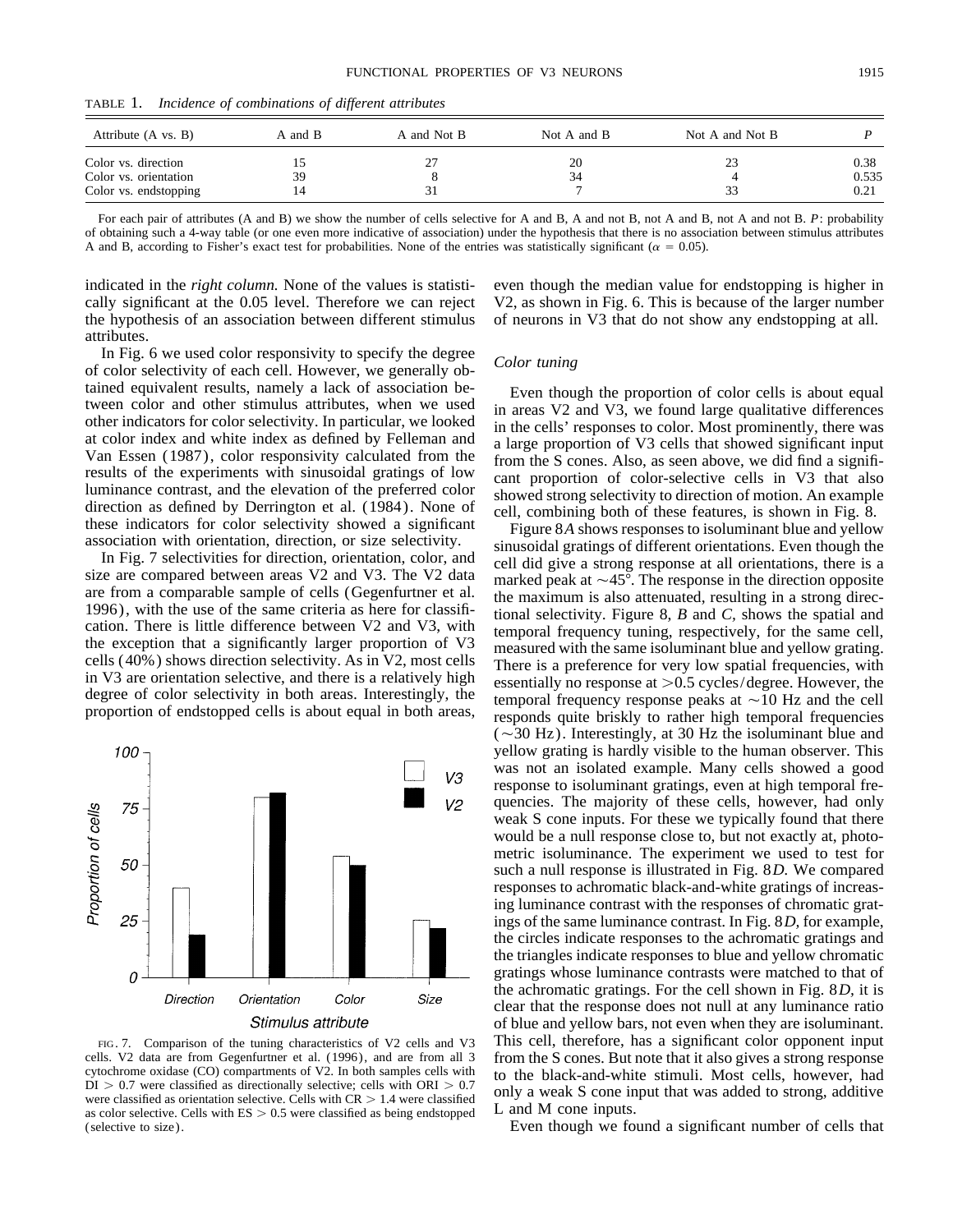

FIG. 8. Example of a cell showing high selectivity to blue/yellow color modulations and to direction of motion. *A*: responses to blue/yellow isoluminant sinusoidal gratings of different orientation and direction. *B*: responses to blue/yellow isoluminant sinusoidal gratings of different spatial frequencies. *C*: responses to blue/ yellow isoluminant sinusoidal gratings of temporal frequencies. *D*: responses to sinusoidal gratings of different luminance contrast. Circles: responses to black-and-white gratings. Triangles: responses to blue and yellow gratings. Positive contrasts are for gratings in which the blue bars were brighter than the yellow ones; negative contrasts are for the opposite case. *E*: responses to isoluminant gratings along the color directions shown in Fig. 2.

behaved this way, the majority of cells showed a response shown in Fig. 3*D* gives an illustration of the typical quality null within  $\pm 5\%$  luminance contrast of the photometric iso- of the fits. different color directions. Figure  $8E$  shows that the results

that was first proposed by Derrington et al. (1984). Specifi- nority of cells is tuned to the blue/yellow color direction.<br>
cally, the model predicts that the response R in a color direc-<br>
Figure 9B also shows that there cally, the model predicts that the response  $R$  in a color direc-

$$
R = b + A |\sin (elev) \sin (\Phi) + \cos (elev) \cos (\Phi) \cos (az - \Psi)|
$$

spaced steps of 30°. In addition to those chromatic stimuli,<br>we used an achromatic black-and-white grating with the *Pattern motion* same luminance contrast of 10%. For all cells the model As shown before, the major difference between V2 and provided a reasonably good fit to the data. The example V3 is a considerable increase in directional selectivity in

luminant point. We further investigated the chromatic tuning Figure 9*A* shows the preferred elevations and azimuths of this cell with isoluminant grating stimuli modulated in  $12$  estimated by the model. Because most cells responded well different color directions. Figure  $8E$  shows that the results to luminance stimuli, the elevations are very orderly. The responses are well predicted by a linear  $\geq 60^{\circ}$ . Only a few cells did not respond well to the achrocombination of cone inputs, shown by the solid sinusoidal matic stimulus. Figure 9*B* shows a histogram of the preferred curve. The response is best at an azimuth of  $\sim$ 105°, which azimuths shown in Fig. 9A. Many cells had a preferred is very close to the direction (90°) that differentially excites azimuth of  $\sim$ 270 ("blue"), indicating at least some S cone the S cones. As predicted by the model, there is a complete input. A fair proportion of cells was tuned to other color response null at an azimuth of 15°, close to the L-M color directions, except for a striking gap at an azimuth of 90°. This opponent direction.<br>Figure 8E indicates an excellent fit of the linear model especially in the LGN (Derrington et al. 1984), only a mi-Figure 8*E* indicates an excellent fit of the linear model especially in the LGN (Derrington et al. 1984), only a mi-<br>at was first proposed by Derrington et al. (1984). Specifi- nority of cells is tuned to the blue/yellow

tion with elevation (*elev*) and azimuth (*az*) is given by preferred color directions and the perceptually defined ''unique hues'' (Jameson and Hurvich 1955). The arrows in Fig. 9*B indicate the directions of the unique hues for the stimuli we* where *b* is the response baseline, *A* is the maximum response<br>amplitude,  $\phi$  is the cell's preferred elevation, and  $\Psi$  is its<br>preferred azimuth. We tested this model on 81 cells with<br>the use of the stimuli described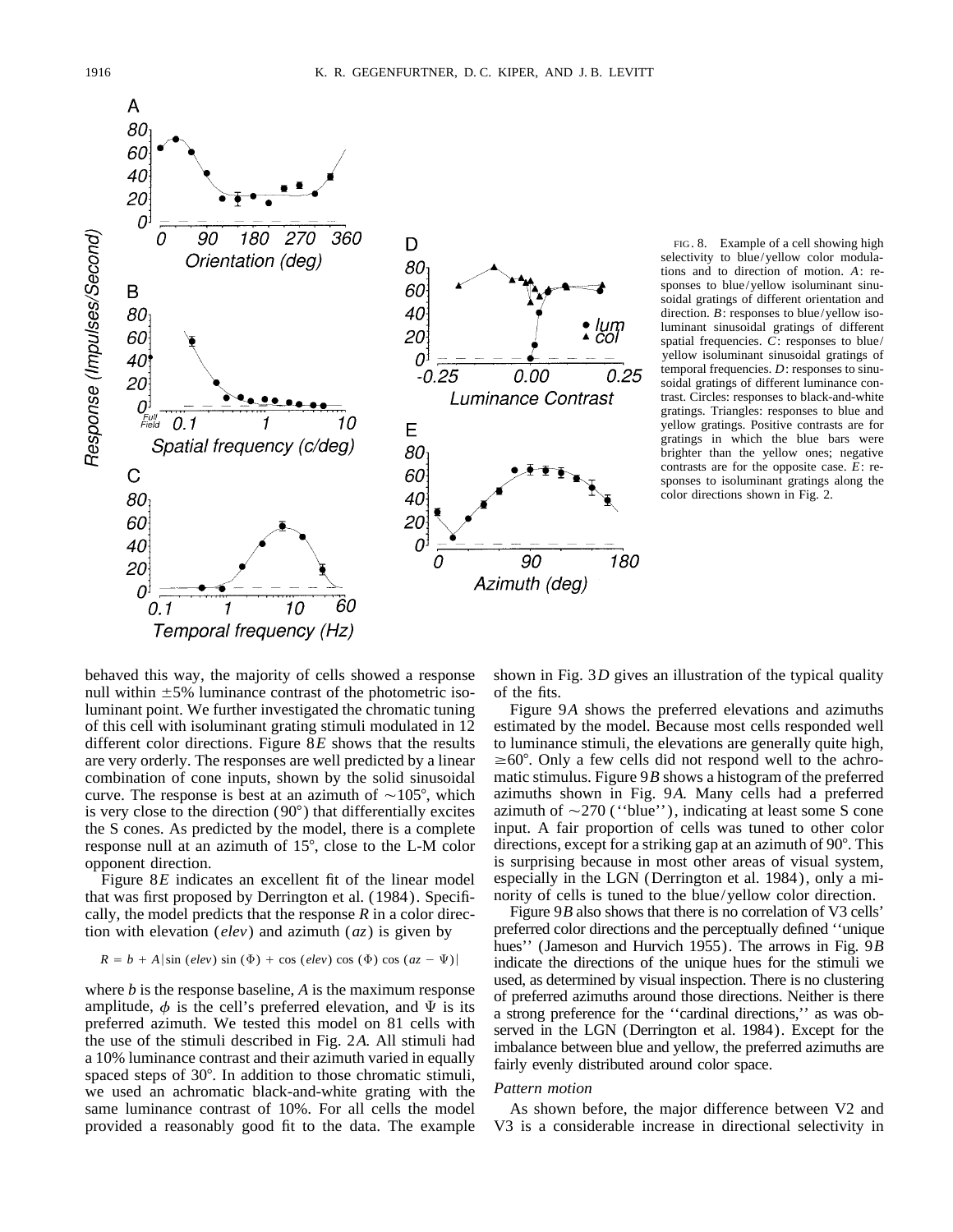



selectivity (V2: 19%). This is higher than in any other area example, when the plaid moves at an orientation of  $270^{\circ}$ , of visual cortex, except for area MT, where  $\sim$ 90% of all one of the components moves at an orientation of 210°, cells are strongly directional (Albright 1984; Dubner and which is the cell's preferred orientation. Still, in the presence Zeki 1971). A major input for V3 comes from cells in layer of the other component at an orientation of  $330^\circ$ , the response 4B of V1, from which a significant portion of MT's input is completely abolished. We were able to classify 3 of the also originates. There are also significant projections from 39 cells on which we ran this experiment as pattern cells. area V3 to MT. Therefore we investigated whether V3 might This might seem a small number, but one should bear in play a role in the transformation of visual motion signals. mind that even in area MT there are only  $\sim$ 15% pattern

One of the distinctive features of area MT is the presence cells.

directionally selective cells in areas V1 and V2 give a response to such plaids only when one of the components moves in the cells' preferred direction, there are cells in area MT that will respond when the plaid pattern moves in the cells' preferred direction (as determined with a single grating). The former type of cell is called a ''component cell,'' the latter a ''pattern cell.'' About 15% of all MT cells are classified as being pattern cells. In V1, on the other hand, there are no pattern cells (Movshon et al. 1985).

Figure 10 shows some examples of response patterns we found in area V3. The responses are shown for single gratings (filled circles: component) as a function of the grating orientation. The responses to plaids (open squares) are plotted as a function of the orientation perceived by the observer. In this case we used two sinusoidal gratings at a relative orientation of 120°. The resulting direction of the pattern motion is in this case equal to the vector sum of both components at the intermediate angle. For example, the plaid orientation of  $180^{\circ}$  would correspond to the components moving at angles of 120 and 240°. For pattern cells we would predict the response to the plaid to be proportional to the response to a single grating moving in the pattern direction. Therefore the prediction for the response to the plaid is not shown separately in the Fig. 10, because it is equal to the component response. If a cell responded to the components alone, the response to a plaid should be proportional to the sum of the responses to the plaid components. This component prediction is shown by the open triangles in Fig. 10. By comparing the plaid and component predictions in Fig. 10, it becomes apparent that the two sets of predictions are typically correlated. As described previously (Movshon et al. 1985), we computed the correlation between plaid response and plaid prediction, after partialing out the component prediction and vice versa (see Hays 1981). Because correlation coefficients are independent of scaling or shifting the response curves, we can ignore the problem of normalizing the responses to components and plaids. We ran this experiment on 39 cells that were at least directionally biased, and that we could hold long enough.

**Preferred azimuth (deg)** hold long enough.<br>
FIG. 9. A: preferred azimuths and elevations of 90 V3 cells. Because<br>
the sinusoidal gratings were modulated symmetrically around the white<br>
point of our color space, only posit and the actual responses to plaids, and a negative correlation and blue: color directions roughly corresponding to "unique hues" or "pure between plaid responses and the component predictions.<br>Therefore we can classify this cell as a pattern cell. In fact, this cell is a rather rare example of a pattern cell that does V3. About 40% of all V3 cells showed strong directional not give any response to the components of the plaid. For

of a proportion of cells that responds to feature motion. There are also many cells that have a high correlation both When two drifting sinusoidal gratings at different orienta- with the plaid and the component prediction. An example of tions are superimposed, the resulting plaid pattern (Movshon such a cell is shown in Fig. 10*B.* Its orientation tuning is et al. 1985) appears to move coherently in the direction in very broad, and the plaid and component predictions are which the intersections of the gratings bars move. Whereas actually quite similar. Cells such as this one cannot be readily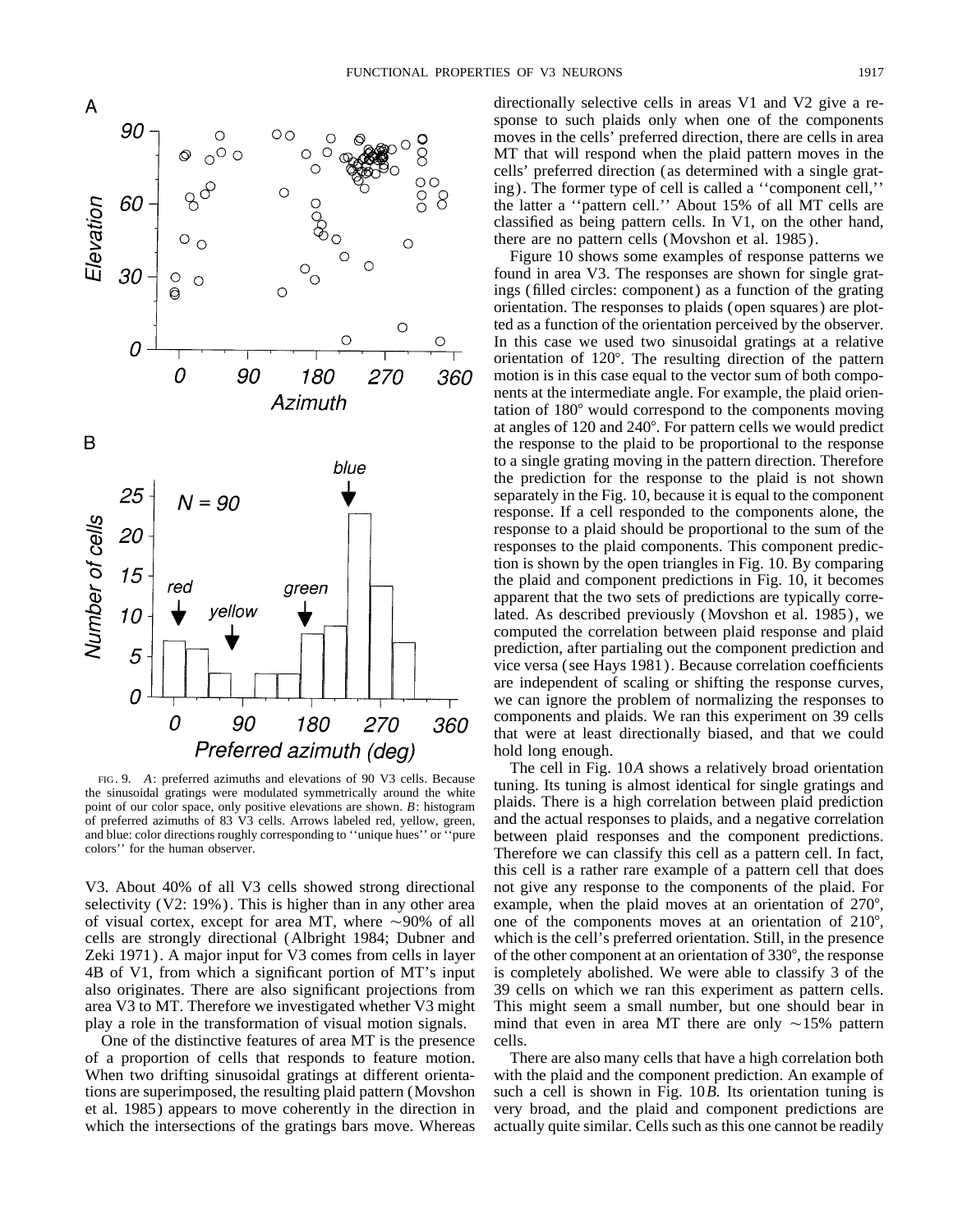

FIG. 10. Examples of responses to plaid stimuli. Filled circles: responses to single sinusoidal gratings. Open squares: responses to pairs of gratings with orientations 120° apart. Orientation in this case means the average orientation of the 2 gratings, which is the direction in which human observers typically see these patterns move. Open triangles: prediction of the cell's responses on the basis of the component response alone. *A*: pattern cell. Plaid response and component prediction are very similar, and different from the component response. *B*: unclassified cell. Correlations are high for this cell between all 3 sets of data points. *C*: component-selective cell. FIG. 11. Plaid and component correlations for 39 directionally selective There is a high partial correlation between the plaid response and the V3 cells. Filled symbols: for each cell, the partial correlation of component component response, but not between the plaid response and the component prediction and plaid response (*X*-axis) and the partial correlation between prediction. component response and plaid response (*Y*-axis).

TABLE 2. *Proportion of cells in areas V1, V3, and MT of macaque monkeys selective to pattern or component motion, or equally to both*

| Area           | Pattern | Unclassified | Component | Number of Cells |
|----------------|---------|--------------|-----------|-----------------|
| V <sub>1</sub> |         | 16           | 84        | 69              |
| V <sub>3</sub> | 7.6     | 41           | 51.4      | 39              |
| <b>MT</b>      | 15.2    | 40           | 44.8      | 118             |

Unclassified: cells selective equally to pattern and component motion. Numbers for V1 and MT cells are from Movshon et al. (1985). MT, middle temporal area.

classified as either type, but they do give a good response in the pattern direction. In fact, 30.7% (12 of 39) of all cells had their response peak to plaids in the pattern direction. Therefore the type of cell illustrated in Fig. 10*B* could well be the precursor for a ''true'' pattern cell. In MT, there are many unclassified cells,  $\sim$  40%, and we found an equal proportion of cells in V3 (41%) showing that type of behavior. In area V1, on the other hand, as shown in Table 2, there are only 16% unclassified cells. It is instructive also to look at the pattern correlation by itself. About a third of MT cells (35.2%) show a strong partial correlation between plaid responses and pattern prediction. In V3 this percentage is just as high (38.5%), whereas it is negligible in V1 (4.3%).

Finally, Fig. 10*C* shows a component cell. Component cells typically have a narrower orientation tuning curve, and the plaid responses show two distinct peaks. Of the 39 directionally selective cells in our sample, 20 (51.4%) were component cells. This proportion is slightly higher than in MT  $(44.8\%)$ .

Figure 11 shows a scatter plot of component and pattern correlations for all 39 V3 cells. The solid curves divide the

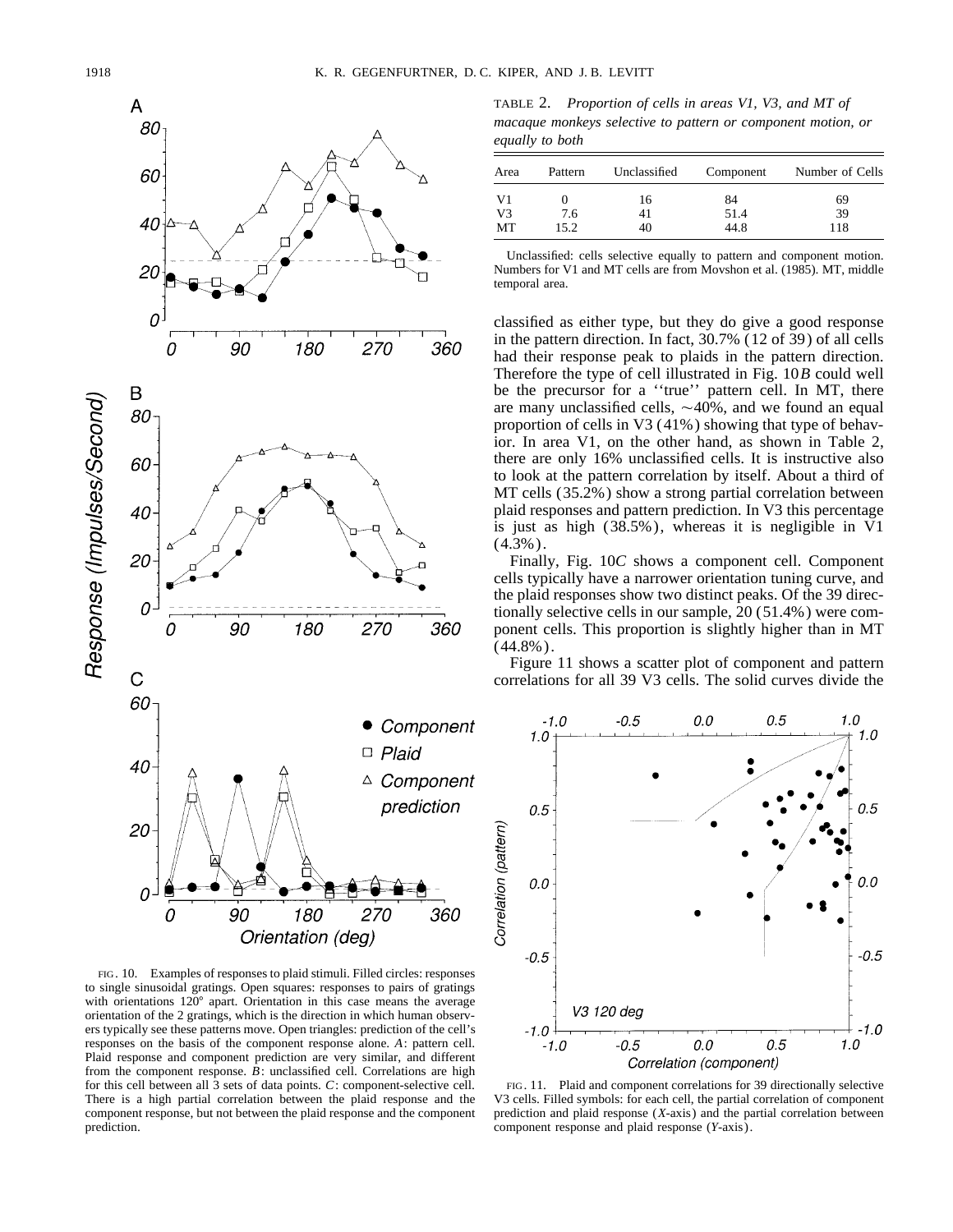area into pattern (*top*), component (*right*), and unclassified cells. This plot is quite distinct from similar plots for area V1 (Movshon et al. 1985). Clearly, there are fewer pattern cells than in area MT, but the high proportion of cells that does actually respond to the pattern motion makes it likely that area V3 plays an important role for such mechanisms.

### *Laminar distribution*

So far we have treated area V3 as one homogeneous area. Although so far no distinct horizontal anatomic subdivisions have been found, such as the cytochrome oxidase blobs in V1 or stripes in V2, it is of great interest to investigate the properties of cells in the different layers of V3. In particular, differences in tuning characteristics between input and output layers can point to the signal transformations that take place in a particular area. For a subset of 125 cells we were able to determine the exact laminar position. Figure 12 shows histograms of the ORI, DI, and ES for the different laminae. We grouped layers  $1-3$  into superficial layers, layer 4 into the middle layer, and layers 5–6 into deep layers. No substantive differences were found between the tuning properties within these groups.

Figure 12*A* shows that there were no differences in orientation selectivity among the different layers. This is not surprising, because most V3 cells are orientation selective, as are most cells at preceding stages of cortical processing. Figure 12*B* shows directional selectivity for the three different groups of layers. There seems to be a tendency for cells in the deep layers to be either strongly directionally selective or not to be directionally selective at all. This was the case both in layer 5 and in layer 6. We could not find any other characteristics that would further differentiate between these two groups of cells. In the superficial layers, directional selectivity was evenly distributed. In the middle layer, the input layer, very little strong directional selectivity is observed, which suggests that this property might actually emerge within area V3. This is the case even though many cells in layer 4B of V1 are strongly directionally selective (Hawken et al. 1988), and many of these cells project to area MT (Movshon and Newsome 1996). Therefore different subpopulations of V1 neurons might project to areas V3 and MT. Figure 12*C* shows the distribution of ES. Strong endstopping was found only in the superficial layers, and neither in deep nor middle layers.

dance of functional properties. Almost all cells showed orientation selectivity, but directional selectivity, color selectiv- V3) (Felleman and Van Essen 1984) or simply summation

We also found evidence for mixing of parvo- and magno- parvocellular input to area V3. cellular LGN signals in V3. Contrast sensitivity of V3 cells Several properties related to higher-level motion analysis was extremely high. We note that this by itself could equally first appear in area V3. First, we observed cells that showed reflect a predominance of magnocellular inputs to V3 cells strong directional selectivity as well as color opponency, (which are provided by the area V1 layer 4B projections to and thus gave strong directional responses to isoluminant



FIG. 12. Laminar distribution of response properties. Black areas: cells from the deep layers. Gray areas: cells in layer 4. White areas: cells in the DISCUSSION superficial layers. *A*: ORI ( $N = 99$ ; deep 27, middle 21, superficial 51). *B*: DI ( $N = 99$ ; deep 27, middle 21, superficial 51). *C*: ES ( $N = 88$ ; deep Our results show that neurons in area V3 display an abun- 23, middle 21, superficial 44).

ity, or endstopping were quite common as well. Furthermore, of less sensitive V1 or V2 inputs in V3's larger receptive all combinations of tuning characteristics with these attri- fields. However, we also observed cells with a linear contrast butes were observed. This suggests that the processing of response, which is more typical for the parvocellular pathcolor, form, and motion does not follow segregated pathways way (Kaplan and Shapley 1986). The high degree of color within V3. Selectivity and color opponency also point to a significant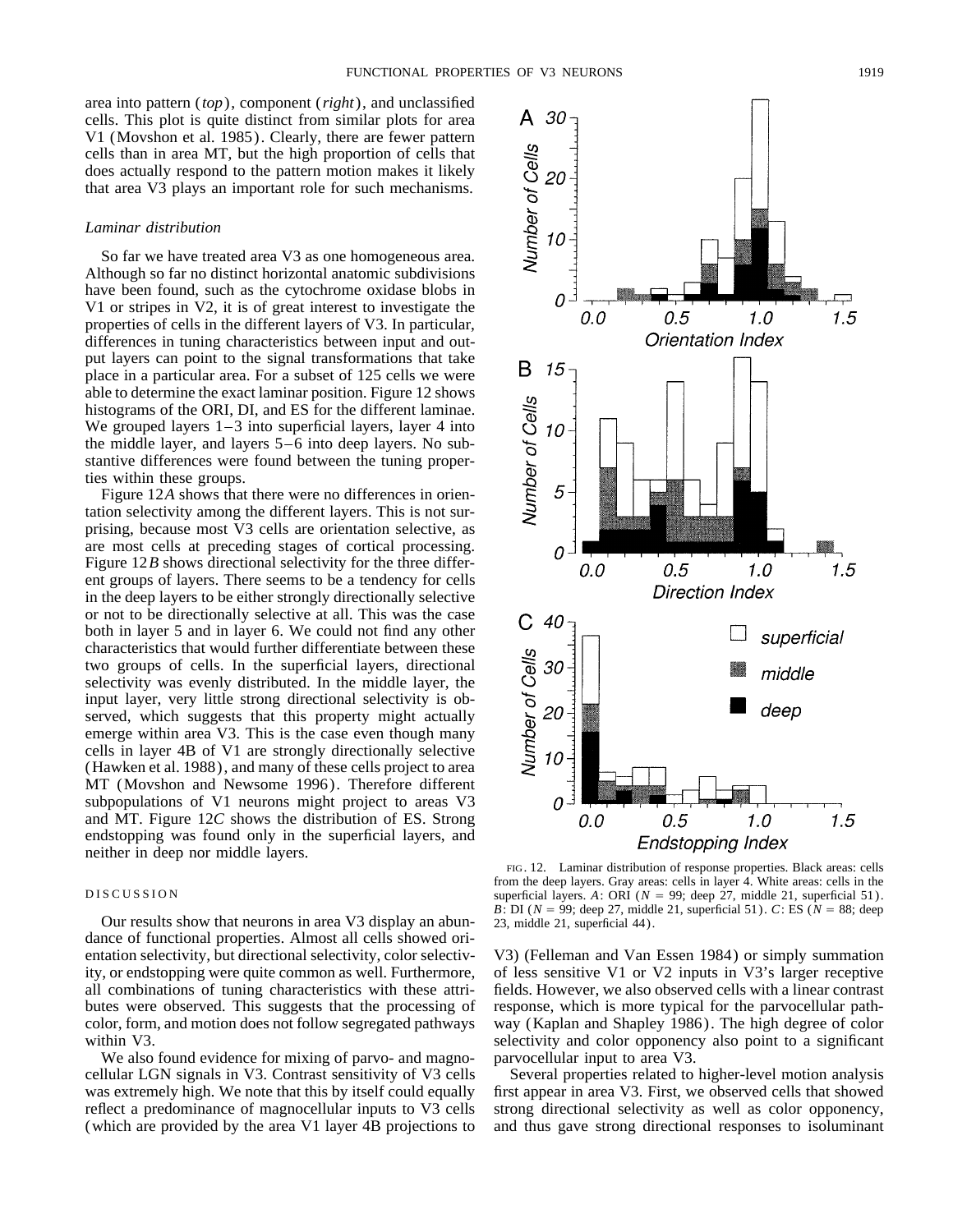components. The proportion of pattern cells in V3 is interme- in the perception of slowly moving patterns after magnocelplay an important role in developing pattern motion selectiv- temporal cortex, including the human analogue of area MT,

is orientation selective, 40% directionally selective, roughly residual activity to moving stimuli in area V3. 50% color selective, and 25% size selective (i.e., end- Our results also suggest that area V3 might be an imstopped). Earlier studies of functional properties of V3 neu- portant site for the development of pattern motion selectivity. rons were mainly restricted to determining the proportion of Cells exist in V3 that are pattern selective only, but there is neurons selective for particular stimulus attributes (Baizer also a greater number of cells that respond to the pattern 1982; Van Essen and Zeki 1978; Zeki 1978a,b). These stud- motion as well as the component motion. Often these cells ies found direction selectivity to be relatively rare  $\left($  < 15%), give the largest response in the pattern motion direction. and overt color opponency to be completely absent in V3. Any subsequent narrowing of the orientation tuning would<br>Differences between the other researchers' results and our turn them into true pattern-selective cells. Ther own presumably reflect different measurement techniques motion models that assume two separate pathways to area and the different classification criteria used. The most exten- MT (e.g., Wilson and Kim 1994). One is direct and is for sive investigation of functional properties of V3 neurons so processing first-order motion energy. The second is via a far is the work by Felleman and Van Essen (1987), who second stage, often assumed to be area V2, and is for prostudied the selectivity of V3 neurons to stimulus wavelength, cessing more complex motion stimuli such as plaids or driftdisparity, size, orientation, and direction. Where our experi- balanced second-order stimuli (Chubb and Sperling 1988). ments overlap with theirs, there is remarkable agreement. Our results indicate that V3 is a more likely candidate for Felleman and Van Essen reported that most V3 cells (76%) this secondary motion area, because some cells in V3 do were orientation selective [in good agreement with earlier indeed respond to pattern motion. No systematic study of reports by Zeki (Van Essen and Zeki 1978; Zeki 1978a,b) pattern motion selectivity in area V2 is known to us, but our that 70–80% of V3 neurons were orientation selective], own informal observations on a large number of cells did 40% were directionally selective, and 20% were endstopped. not give any evidence for pattern cells in area V2. Much The proportion of color-selective cells reported by Felleman less is known about the processing of second-order motion and Van Essen (20%) was lower than ours, which is again stimuli. Our own informal observations on cells in V2 and probably due to the different criteria and experiments em- V3 suggest that neither area gives significant responses to ployed. We did not test responses to stimuli of different drift-balanced stimuli. Whether area MT actually responds disparities, but found that almost all neurons were driven to these types of motion stimuli is currently a matter of well either monocularly or binocularly at zero disparity. debate (Albright 1992; O'Keefe et al. 1993; Shadlen et al. There is one aspect of the Felleman and Van Essen study 1993). that we were unable to replicate. Felleman and Van Essen found a small proportion of neurons that had multipeaked *Motion perception at isoluminance* orientation tuning curves, with peaks in nonaligned orientations. We did not observe any such cells. All cells in our Recent psychophysical experiments on color and motion because we only used moving gratings. Alternatively, be- veal viewing, slowly moving targets), sensitivity to isolumi-

stimuli. Because we could not find cells of this type in area to be reconsidered, however, because recent evidence sug-MT (Gegenfurtner et al. 1994) or in area V2 (Gegenfurtner gests that information about certain types of stimulus motion et al. 1996), it is likely that processing of isoluminant motion (e.g., color, 2nd order) is unlikely to be processed by area stimuli takes place in a pathway including V3 and possibly MT. MT neurons exhibit only poor sensitivity to such stimuli V4. Second, we found directionally selective cells in V3 (Dobkins and Albright 1994; Gegenfurtner et al. 1994; tuned to the direction of motion of plaid patterns, rather O'Keefe et al. 1993; Shadlen et al. 1993). Lesion studies than to the direction of motion of the individual grating (Merigan et al. 1991) have also shown that there is no deficit diate between that in V1 (where there are none), and MT lular LGN lesions. Similarly, the well-known ''motion- (in which roughly 15% are pattern cells). V3 might therefore blind'' patient of Zihl with bilateral lesions to the posterior ity. It also appears that these properties are generated within showed little or no deficit when tested with slowly moving V3 from its V1 inputs, rather than as a result of its V2 inputs. stimuli (Hess et al. 1989; Zihl et al. 1983). Another cortical Cells in V3 prefer higher temporal frequencies than cells in pathway seems to underlie perception of these types of stimarea V2. In addition, their color properties are more similar uli. Area V3 is an ideal candidate to perform this task, with to those in V1 than in V2. its high proportion of directionally selective cells that are sensitive to other studies<br> *Comparison with other studies* Shipp et al. (1994) conducted a positron emission tomogra-In this study we found that  $\sim$ 85% of the V3 population phy study on the above mentioned patient, and reported

turn them into true pattern-selective cells. There are several

sample had either only one peak (directional cells) or two have made it clear that the motion system as a whole is far peaks 1807 opposite of each other. This difference could be from being color blind, as was initially thought. On the due to the flashed stimuli used by Felleman and Van Essen, contrary, under certain viewing and stimulus conditions (focause Felleman and Van Essen found very few such cells, nant red/green gratings can be much higher than to lumiwe could have simply missed them. The nance-defined targets (Derrington and Henning 1993; Gegenfurtner and Hawken 1995; Metha et al. 1994; Stromeyer *Motion pathways* et al. 1995). Furthermore, these targets are detected by a The processing of visual motion is generally assumed to chromatically opponent mechanism whose characteristics take place within the magnocellular pathway. This view has are quite different from those of neurons along the magnocel-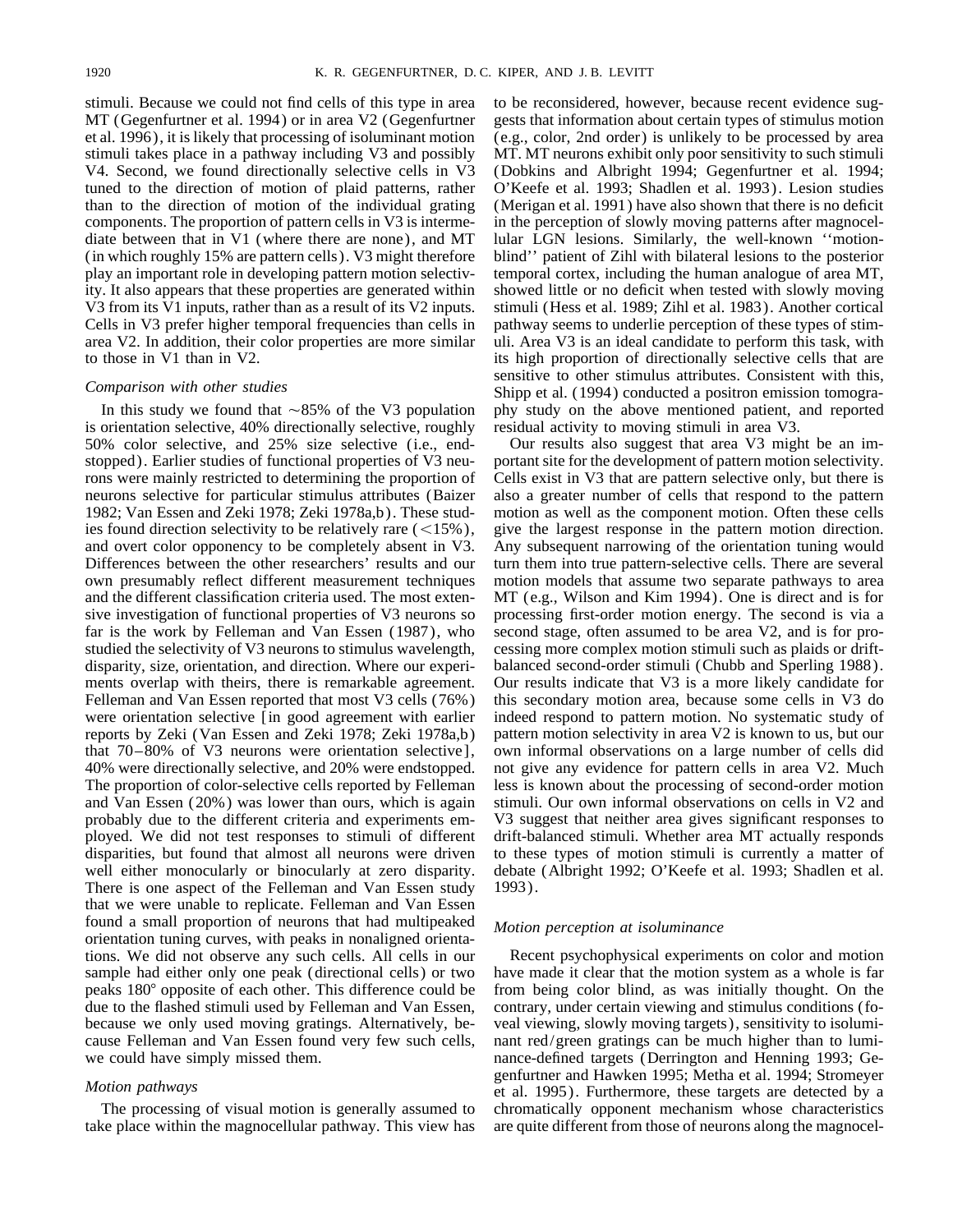lular pathway, for example in area MT (Dobkins and Al- *3*) Most importantly, the macular pigment absorbs shortbright 1994; Gegenfurtner et al. 1994; Saito et al. 1989). wavelength light preferentially. That means that the S cone The neural substrate for the detection of these stimuli there- input is attenuated, and the responses should therefore be fore has to combine different properties, in this case color smaller to blue than to yellow. We observe exactly the oppoand motion, instead of processing them separately and inde- site, an enhanced response to blue. pendently. There is already a large degree of mixing of We can also exclude a significant intrusion from the rod different signals across the different CO compartments of photoreceptors. When the pupils are fully dilated, we estiarea V2 (Gegenfurtner et al. 1996; Levitt et al. 1994a; Pe- mate retinal illumination at  $\sim$ 800 photopic trolands, which terhans and von der Heydt 1993). Our data show that this is well in the saturating range of the rods (see Wyszecki and is even more prominent in area V3, and that there exist many Stiles 1982). Also, the peak scotopic wavelength sensitivity cells that give directional responses to isoluminant stimuli. occurs at  $\sim$ 507 nm, which corresponds to an azimuth of One characteristic of psychophysical responses to such iso- $\sim$ 170°. luminant motion stimuli is the high sensitivity at low tempo- Therefore we feel quite confident that the preference for ral frequencies. Interestingly, neurons in area V3 have a very short-wavelength light of many of the cells in our sample broad temporal frequency tuning, and respond briskly even actually reflects S cone inputs to these cells. However, one at low temporal frequencies, unlike neurons in area MT. The has to keep in mind that this S cone input is still small pathway via areas V3 and V4 might therefore be a suitable compared with the L and M cone inputs these cells receive. candidate to underlie the perception of motion of slowly It simply reflects a small contribution of the S cones to the moving isoluminant stimuli. luminance-based responses of these cells, and is therefore

neurons with a significant S cone input. In most visual areas, nately we ran the color tuning experiments only at one temcells tuned to the red/green color direction are much more poral frequency. common than blue/yellow cells (Derrington et al. 1984; Lennie et al. 1990). In V3 this was not the case. We observed *Cortical hierarchies* many neurons not only responding to isoluminant blue/yellow stimuli, but doing so even at high temporal frequencies Most corticocortical anatomic connections are compatible of  $\sim$ 30 Hz, at which these stimuli were hardly visible to the with a processing hierarchy that proceeds from V1 through human eye. It was previously assumed that the S cone path- V2 and V3 and then splits into temporal and parietal streams. elegantly shown that there also is a fast S cone pathway. to increase at later stages, with V1 fields smallest and fields

a blue/yellow color opponent channel. Those cells would cesses over a large number of cells at earlier levels. V3 respond at all luminance ratios of blue and yellow lights, receptive fields are also larger on average than V2 fields but not to red/green modulations. The majority of cells with (Felleman and Van Essen 1987; Gattass et al. 1988), in an S cone input, however, showed a null close to photometric accordance with a hierarchical model. isoluminance. All of these cells responded better to blue However, there are several aspects that seem to contradict than to yellow, and nulled when the blue bars of a grating a simple hierarchical processing scheme via V2 and V3. where darker than the yellow bars. Because this behavior is First, V3 cells are tuned to higher temporal frequencies and highly unusual, we thought about several other explanations have higher temporal frequency cutoffs than V2 cells. Sim-

making sure that the yellow and blue bars of our sinusoidal when going from the LGN to V1. A substantial proportion gratings indeed had the same photometric luminance, we of cells in V3 is tuned to temporal frequencies to which no investigated whether macular pigmentation, or other differ- cells in V2 respond. These cells presumably receive their ential absorptions of the optical media, could produce such inputs directly from some other preceding cortical area. Most a tuning. However, this is very unlikely for the following likely this is layer 4B of V1, which has strong projections reasons. directly to V3 (Felleman and Van Essen 1984). It is reason-

processing, for example the LGN or V1. No preference for tions to V2 and V3. Levitt et al. (1994b) showed that the blue has been reported for either LGN (Derrington et al. V1 layer 4B projection to V2 arises from pyramidal neurons,

radius of roughly 1.5° of the fovea (see Wyszecki and Stiles 1989). Furthermore, V3 has no strongly directionally selec-1982). Although we had some foveal cells, the majority of tive cells in the input layer 4, whereas V2 has many (Levitt cells was located  $2-5^\circ$  away from the fovea. Any differential et al. 1994a). This suggests that this property is created de absorption of short-wavelength light by the macular pigment novo within area V3, rather than from the same class of would not affect these cells. **inputs as V2**. Finally, the color properties of V3 cells are

in agreement with psychophysical results (Stockman et al. 1991) showing an S cone contribution to the luminance<br> *S cone pathways* pathway. In the psychophysical experiments the S cone input An intriguing aspect of our data is the high proportion of reversed its sign at high temporal frequencies, but unfortu-

way had a slow temporal response (Green 1968; Kelly Some receptive field properties are compatible with this hier-1974), but recent work by Stockman et al. (1993) has very archical organization. For example, receptive field sizes tend For a few cells in our sample, the S cone input was to in MT or V4 being larger. This indicates summation pro-

that could lead to an imbalance between yellow and blue. ple averaging of cells at earlier levels would predict lower After carefully checking the calibration of our monitor and temporal frequency preferences, for example as is observed *1*) Any such effect would be visible at earlier stages of able to suggest that there are functionally distinct V1 projec-1984) or V1 (Lennie et al. 1990). whereas the projection to MT from the same layer is pro-*2*) The macular pigment has its highest density within a vided by the spiny stellate cell population (Shipp and Zeki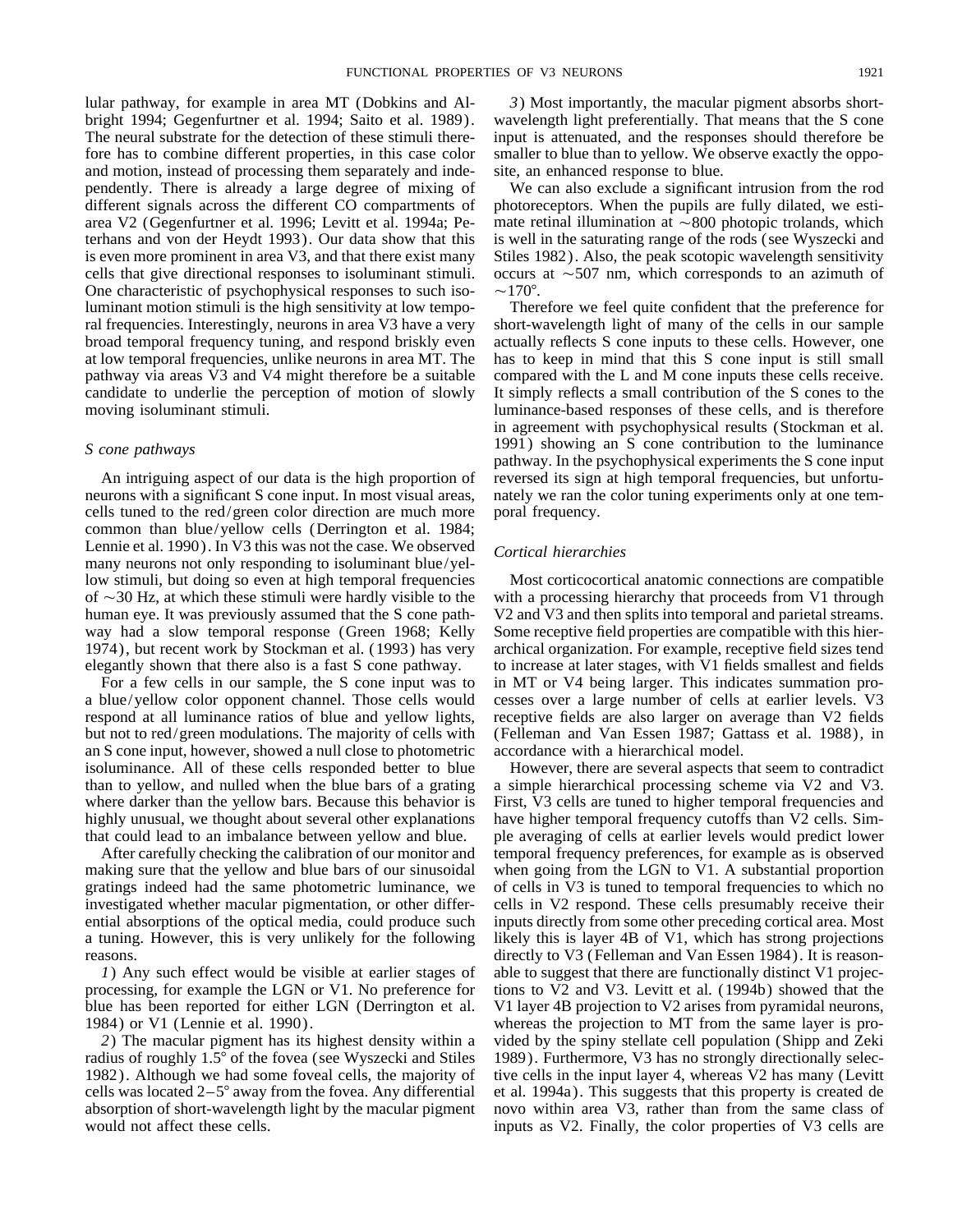matic stimuli are well described by a model linearly combin-<br>
BAIZER, J. S. Receptive field properties of V3 neurons in monkey. *Invest.* ing cone inputs. In V2, about a third of the cells have a *Ophthalmol. Visual Sci. 23*: 87–95, 1982.<br>nonlinear tuning to specific color and luminance combina-<br>BARLOW, H. B., BLAKEMORE, C., AND PETTIGREW, J. D. The neural m tions (Gegenfurtner et al. 1993). We did not observe that nism of binocular depth discrimination. *J. Physiol. Lond.* 193: 327–342, type of behavior in V2. Therefore, it seems likely that V2. 1967. type of behavior in V3. Therefore it seems likely that V3  $^{1967}$ .<br>actually receives its largest input directly from V1, rather  $^{1967}$ .<br>b.C. Anatomical and physiological asymmetries related to visual areas<br>than from th the intriguing question of the functional relevance of the V2 CHUBB, C. AND SPERLING, G. Drift-balanced random stimuli: a general basis

Our results show a substantial chromatic signal in area  $\frac{2007}{\text{DERINGTON}}$ , A. M. AND HENNING, G. B. Detecting and discriminating the nominally dominated by signals from the magnocellular lay-<br>ers of the LGN, which show no color opponent behavior. DERRINGTON, A.M., KRAUSKOPF, J., AND LENNIE, P. Chromatic mechaers of the LGN, which show no color opponent behavior. DERRINGTON, A. M., KRAUSKOPF, J., AND LENNIE, P. Chromatic mecha-<br>We are therefore left to explain the source of this signal misms in lateral geniculate nucleus of mac We are therefore left to explain the source of this signal. nisms in lateral Following ord Van Essen (1984) reported that the projection  $241-265$ , 1984. Felleman and Van Essen (1984) reported that the projection<br>to V3 from V1 arose essentially exclusively from layer 4B,  $\frac{\text{DEYoe, E. A., HocKFELD, S., GARREN, H., AND VAN ESSEN, D. C. Anti-  
body labeling of functional subdivisions in visual cortex: Cat-301 immu 4C\alpha$ . However, it has long been suspected that  $4B$  neurons *Visual Neurosci.* 5: 67–81, 1990.<br>
could have access to parvocallular signals via their apical  $DEY$  OE, E. A. AND VAN ESSEN, D. C. Segregation of efferent con could have access to parvocellular signals via their apical<br>dendrites in layer 3 (Lund 1973). Sawatari and Callaway<br>(1996) recently used laser photostimulation of cortical slices<br>(1996) recently used laser photostimulation to show that there are indeed parvocellular inputs to layer 4B. when it moves?: the nature of chromatic input to macaque visual area<br>Alternatively the chromatic properties we described here in MT. J. Neurosci. 14: 4854–487 Alternatively, the chromatic properties we described here in MT. *J. Neurosci.* 14: 4854–4870, 1994.<br>V3 might derive from its inputs from the unner layers of DUBNER, R. AND ZEKI, S. M. Response properties and receptive fie V3 might derive from its inputs from the upper layers of<br>V2, or from the less direct projection from the upper layers<br>of W1.<br>TELLEMAN, D. J. AND VAN ESSEN, D.C. Cortical connections of area V3

Essentially all V3 neurons are orientation selective and FELLEMAN, D. J. AND VAN ESSEN, D. C. Distributed hierarchical processing spond over a broad range of temporal frequencies. Area in the primate cerebral cortex. Cereb respond over a broad range of temporal frequencies. Area of motion and color stimuli. It has a prominent population of<br>directionally selective neurons, and several forms of higher-<br>order motion processing appear in V3 for the first time in<br> $V^2$  of the macaque monkey. J. Physiol the central visual pathways. The types of contrast response GATTASS, R., SousA, A. P., AND GROSS, C. G. Visuotopic organization and<br>hebavior and chromatic selectivities that are observed also extent of V3 and V4 of the mac behavior and chromatic selectivities that are observed also extent of V3 and V4 of the macaque. *J. Neurosci.* 8: 1831–1845, 1988.<br>
GEGENFURTNER, K. R. AND HAWKEN, M. J. Temporal and chromatic propersuggest that V3 plays an important role in integrating parvo-<br>and magnocellular signals. All of the higher-level motion<br>properties that we have described seem consistent with the<br> $Q_{\text{AND} \text{ AND} \text{ AND} \text{ MOVSEON} \times K. \text{ R.}, \text{ K$ suggestion of Zeki (1993) that V3 is important for dynamic MT. *Visual Neurosci.* 11: 455–466, 1994.

We thank D. Braun, S. Fenstemaker, M. Hawken, and J. Lund for valu-<br>able discussions and for comments on an earlier draft of this paper. We are of color, form and motion in macaque area V2. Visual Neurosci. 13: grateful to Janssen Pharmaceutical for the gift of sufentanil citrate. 161–172, 1996.<br>This work was supported in part by Medical Research Council Grant GIRARD, P., SALIN

G9203679N and National Eye Institute Grant EY-10021 to J.S. Lund, and V3 during reversible inactivation of area V1 in the macaque monkey. and by a grant from the ARC program of the Deutscher Akademischer *J. Neurophysiol.* 66: 1493–1503, 1991.<br>Austauschdienst and the British Research Council. K. R. Gegenfurtner was GREEN. D. G. The contrast sensitivity of supported in part by a travel fellowship from the SmithKline Beecham Foundation.

- ALBRECHT, D. G. AND HAMILTON, D. B. Striate cortex of monkey and cat:
- ALBRIGHT, T. D. Direction and orientation selectivity of neurons in visual area MT of the macaque. *J. Neurophysiol.* 52: 1106–1130, 1984. KAPLAN, E. AND SHAPLEY, R. M. The primate retina contains two types of
- very much like what is observed in V1. Responses to chro-<br>matic stimuli are wall described by a model linearly combinently correx. Science Wash. DC 255: 1141-1143, 1992.
	-
	-
	-
- inputs to V3.<br>Currently show a substantial abramatic signal in ages 2007, 1988.<br> $\frac{2007}{1988}$
- DERRINGTON, A. M. AND HENNING, G. B. Detecting and discriminating the V3. This might seem puzzling given V3's place in a pathway direction of motion of luminance and colour gratings. *Vision Res.* 33:
	-
- which is dominated by LGN magnocellular inputs via layer noreactivity in striate and extrastriate cortex of the macaque monkey.
	-
	-
	-
	- in macaque extrastriate cortex. *Soc. Neurosci. Abstr.* 10: 933, 1984.
- FELLEMAN, D. J. AND VAN ESSEN, D. C. Receptive field properties of neu-<br>
rons in area V3 of macaque monkey extrastriate cortex. *J. Neurophysiol.*<br>
57: 889–920. 1987
	-
- V3 seems to play an important role in the processing chain FOSTER, K. H., GASKA, J. P., NAGLER, M., AND POLLEN, D. A. Spatial and color stimuli It has a prominent population of temporal frequency selectivity of neurons in
	-
	-
	-
	-
- GEGENFURTNER, K. R., KIPER, D. C., AND FENSTEMAKER, S. B. Chromatic form analysis. properties of neurons in macaque V2. *Soc. Neurosci. Abstr.* 19: 769, 1993.
	- of color, form and motion in macaque area V2. *Visual Neurosci*. 13:
	- GIRARD, P., SALIN, P. A., AND BULLIER, J. Visual activity in areas V3A
	- GREEN, D. G. The contrast sensitivity of the colour mechanisms of the human eye. J. Physiol. Lond. 196: 415–429, 1968.
- Foundation.<br>
Address for reprint requests: K. R. Gegenfurtner, Max-Planck-Institut für<br>
Biologische Kybernetik, Spemannstr. 38, 72076 Tubingen, Germany.<br>
Biologische Kybernetik, Spemannstr. 38, 72076 Tubingen, Germany.<br>
an
- Received 31 May 1996; accepted in final form 2 December 1996. HAWKEN, M. J., SHAPLEY, R. M., AND GROSOF, D. H. Temporal frequency selectivity in monkey visual cortex. *Visual Neurosci*. 13: 477–492, 1996. HAYS, W. L. *Statistics* (3rd ed.). New York: CBS College, 1981.
- REFERENCES HESS, R. H., BAKER, C. L., JR., AND ZIHL, J. The "motion-blind" patient:
	- low level spatial and temporal filters. *J. Neurosci.* 9: 1628–1640, 1989. contrast response function. *J. Neurophysiol.* 48: 217–237, 1982. colors theory. II. Brightness, saturation, and hue in normal and dichro-<br>LBRIGHT, T. D. Direction and orientation selectivity of neurons in visual matic vis
		-